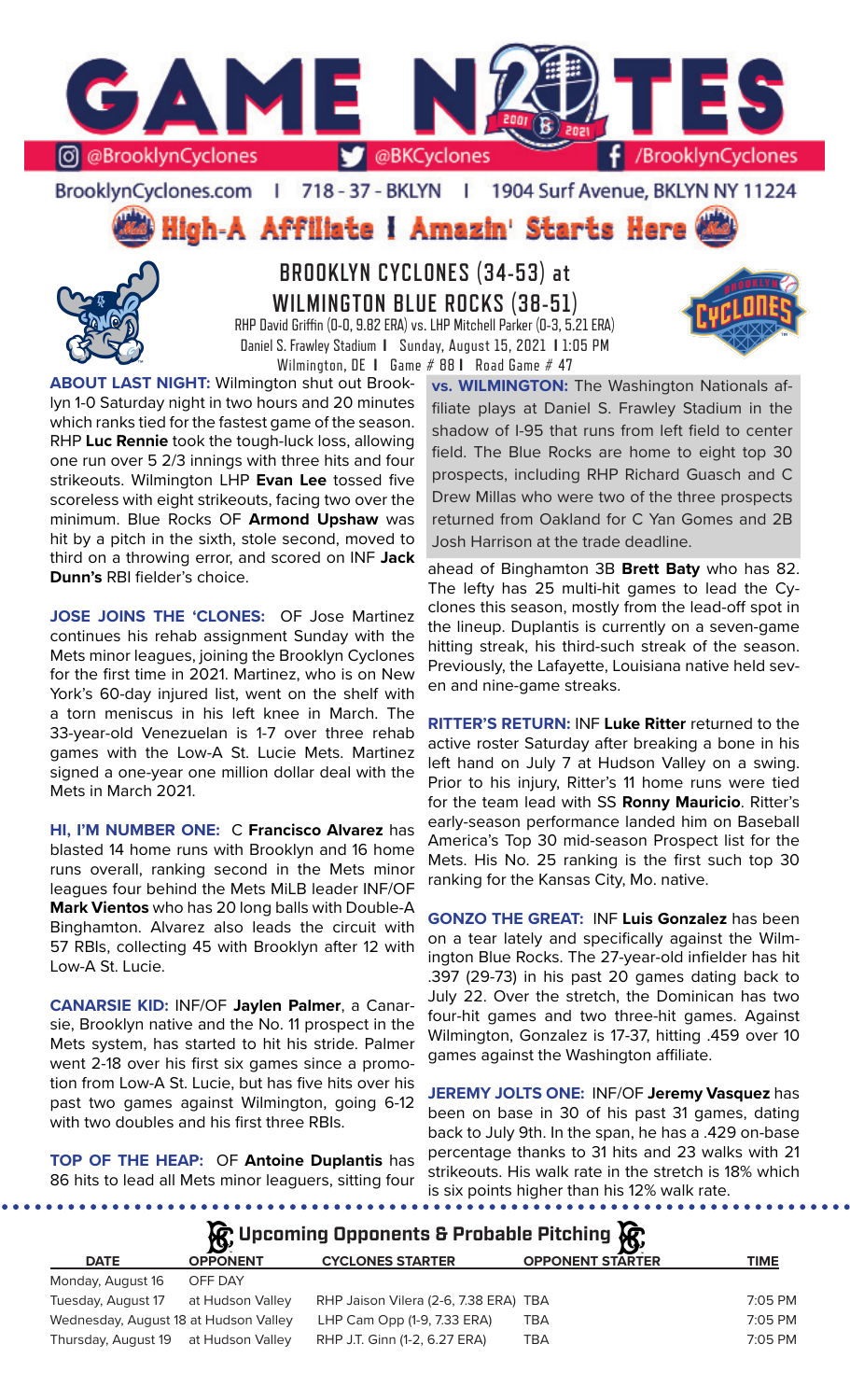| <b>AUGUST 15 AT WILMINGTON</b> | <b>STARTING PITCHER</b>                                       |                               | <b>PAGE 2</b> |
|--------------------------------|---------------------------------------------------------------|-------------------------------|---------------|
|                                | <b>DAVID GRIFFIN</b><br># 48                                  |                               | <b>RHP</b>    |
|                                | Height: 6-0                                                   | Weight: 196                   |               |
|                                | <b>Bats: Right</b>                                            | <b>Throws: Right</b>          |               |
|                                | Date of Birth: July 16, 1996                                  | Age: 24                       |               |
|                                | Hometown: Hanover, MA                                         | <b>College: Curry College</b> |               |
|                                | How Obtained: Signed as minor league free agent June 18, 2021 |                               |               |

**High-A Brooklyn Cyclones**<br> **DATE OPP DEC IP H R ER B DATE OPP DEC IP H R ER BB K HR AVG** 6/19 @ WIL 3.2 9 7 4 3 1 0 .429 **NICE TO HEAR FROM YOU AGAIN: David Griffin returns to** the Cyclones are making his Mets minor league debut with Brooklyn on June 19 at Wilmington. **Low-A St. Lucie**<br> **DATE** OPP DEC IP H R

 $\sqrt{2}$ 

**MEET THE (ST. LUCIE) METS:** Griffin made seven starts with  $\frac{87}{7/31}$ the Low-A St. Lucie Mets after making his minor league de- $\frac{724}{200}$ but with High-A with Brooklyn June 19 at Wilmington. Griff- 711 ing posted a 3.05 ERA, allowing 13 earned runs over 38 1/3  $\frac{7}{4}$ innings with 48 strikeouts and 18 walks. 8/7 PMB W 5.0 2 0 0 3 8 0 .178 7/31 @ DBT L 5.0 4 2 2 3 5 0 .185 7/24 BRD 6.2 1 0 0 5 8 0 .178 7/18 @ PMB W 6.0 3 1 1 1 6 0 .210 7/11 FTM 4.0 6 5 5 3 6 0 .233 7/4 @ CLR 6.0 2 1 1 2 8 1 .190

**THE SKINNY (METRICS):** Griffin struck out nearly 31% of hitters while walking 11.5%. His FIP sat at 3.64 with a .259 batting average on balls in play.

**INDY 2021:** Made six start this year for the Rail Cats, posting a 4.31 ERA in 31.1 IP. He struck out 36 and walked 10, allowing 29 hits, 11 earned runs, and two home runs.

**REAL LIFE CAN WAIT:** Griffin worked as an outside sales representative for UniFirst Corporation in the fall after graduating from Curry. UniFirst Corporation is a uniform rental company based in Wilmington, Massachusetts, that manufactures, sells, and rents uniforms and protective clothing.

**2020:** Pitched for the Rockland Boulders and then was transferred to the Road Warrior Black Sox of the Yinzer Baseball Confederacy.

**2019:** Spent his first pro season with Gary, making 12 appearances with two starts.

**COLLEGE :** Pitched for four collegiate years at Curry College, collecting four-consecutive All-Conference selection. After being All-Conference third team as a freshman, was a three-time first team all-conference pitcher.

| 6/27 | DUN                                      | 5.2 | 6                           | Δ                       |      |  |                            | .261 |  |  |
|------|------------------------------------------|-----|-----------------------------|-------------------------|------|--|----------------------------|------|--|--|
|      | $K\%$                                    |     |                             | BB%                     |      |  | HR/9                       |      |  |  |
|      |                                          |     |                             |                         |      |  |                            |      |  |  |
|      | 4.0%                                     |     |                             | 12%                     |      |  | 0.00                       |      |  |  |
|      | <b>BABIP</b>                             |     |                             | GB%                     |      |  | <b>FIP</b>                 |      |  |  |
|      | .429                                     |     |                             | 21.1%                   | 5.66 |  |                            |      |  |  |
|      | <b>GRIFFIN'S SEASON AND CAREER HIGHS</b> |     |                             |                         |      |  |                            |      |  |  |
|      | 2021 Season                              |     |                             |                         |      |  | Career                     |      |  |  |
|      | 8 (3x, 8/7 vs. Palm Beach)               |     |                             | <b>Strikeouts</b>       |      |  | 8 (3x, 8/7 vs. Palm Beach) |      |  |  |
|      | None                                     |     | <b>Double Digit K Games</b> |                         |      |  | None                       |      |  |  |
|      | 9 (6/19 at Wilmington)                   |     |                             | <b>High Hits, Game</b>  |      |  | 9 (6/19 at Wilmington)     |      |  |  |
|      | 1 (2x, 7/4 at Clearwater)                |     |                             | High HR, Game           |      |  | 1 (2x, 7/4 at Clearwater)  |      |  |  |
|      | 7 (6/19 at Wilmington)                   |     |                             | <b>High Runs, Game</b>  |      |  | 7 (6/19 at Wilmington)     |      |  |  |
|      | 5 (7/24 vs. Bradenton)                   |     |                             | <b>High Walks, Game</b> |      |  | None                       |      |  |  |

None **Innings Pitched, Game** 5 (7/24 vs. Bradenton)<br>
None **Complete Games** None **Shutouts** None **Complete Games** None<br> **Shutouts** None

.<br>**Shutouts** 

**2021 GAME-BY-GAME**

**DATE OPP DEC IP H R ER BB K HR AVG**

| <b>CATCHER ERA</b>                         |    |                                                       |       |     |         |  |  |  |  |  |
|--------------------------------------------|----|-------------------------------------------------------|-------|-----|---------|--|--|--|--|--|
| <b>NAME</b>                                | G  | ER                                                    | INN   |     | ERA     |  |  |  |  |  |
| Alvarez                                    | 33 | 152                                                   | 249   |     | 5.49    |  |  |  |  |  |
| Gaddis                                     | 5  | 12                                                    | 43    |     | 2.51    |  |  |  |  |  |
| Mena                                       | 18 | 66                                                    | 139   |     | 4.27    |  |  |  |  |  |
| Senger                                     | 9  | 44                                                    | 81    |     | 4.89    |  |  |  |  |  |
| Uriarte                                    | 21 | 82                                                    | 159.1 |     | 4.63    |  |  |  |  |  |
| <b>CYCLONES STARTING PITCHER BREAKDOWN</b> |    |                                                       |       |     |         |  |  |  |  |  |
| <b>STARTER</b>                             |    | <b>GS Quality StartsRun SupportRS/Start BC Record</b> |       |     |         |  |  |  |  |  |
| Butto, Jose                                | 10 |                                                       | 41    | 4.1 | $4-6$   |  |  |  |  |  |
| Ginn, J.T.                                 | 4  | O                                                     | 18    | 4.5 | $2 - 2$ |  |  |  |  |  |
| Grey, Connor                               | 4  | 1                                                     | 21    | 5.2 | $3-1$   |  |  |  |  |  |
| Griffin, David                             | 1  | O                                                     | 8     | 8.0 | $O-1$   |  |  |  |  |  |
| Kisena, Alec                               | 14 | O                                                     | 65    | 4.6 | $5-9$   |  |  |  |  |  |
| Lasko, Justin                              | 11 | 6                                                     | 44    | 4.0 | $4 - 7$ |  |  |  |  |  |
| Morris, Colby                              | 1  | O                                                     | 4     | 4.0 | $O-1$   |  |  |  |  |  |
| Opp, Cam                                   | 12 | 1                                                     | 35    | 2.9 | $3-9$   |  |  |  |  |  |
| Parsons, Hunter                            | 1  | O                                                     | 5     | 5.0 | $1 - 0$ |  |  |  |  |  |
| Rennie, Luc                                | 4  | O                                                     | 13    | 4.3 | $2 - 2$ |  |  |  |  |  |
| Rojas, Oscar                               | 4  | O                                                     | 21    | 5.3 | $1 - 3$ |  |  |  |  |  |
| Vilera, Jaison                             | 15 | $\Omega$                                              | 80    | 5.3 | $5-10$  |  |  |  |  |  |

| <b>BROOKLYN CYCLONES PITCHING BREAKDOWN</b> |                                                   |  |  |  |  |  |  |  |  |                           |                                                             |                                              |  |  |  |  |  |  |
|---------------------------------------------|---------------------------------------------------|--|--|--|--|--|--|--|--|---------------------------|-------------------------------------------------------------|----------------------------------------------|--|--|--|--|--|--|
|                                             | W-L                                               |  |  |  |  |  |  |  |  | ERA IP H R ER BB K HR AVG |                                                             | W-L ERA IP H R ER BB K HR AVG                |  |  |  |  |  |  |
| <b>STARTERS</b>                             |                                                   |  |  |  |  |  |  |  |  |                           | 14-37  5.14  396.0  397  252  226  134  406  56  .258  HOME | 20-21 3.79 363.0304 176 153 150 393 26 .227  |  |  |  |  |  |  |
| <b>RELIEVERS</b>                            | 20-16 3.90 335.0 281 177 145 182 376 20 .226 ROAD |  |  |  |  |  |  |  |  |                           |                                                             | 29-43 4.51 597.0 547 351 299 252 641 61 .241 |  |  |  |  |  |  |
| <b>TOTAL</b>                                |                                                   |  |  |  |  |  |  |  |  |                           | 34-53 4.51 731.0 678 429 366 316 782 76 .244 TOTAL          | 34-53 4.51 731.0 678 429 366 316 782 76 .244 |  |  |  |  |  |  |

# **BULLPEN NOTES**

-RHP Brian Metoyer leads the team with a 2.63 FIP, a 0.93 WHIP, a 35.2% strikeout rate, and a .217 BABIP.

-RHP Willy Taveras ranks second on the team with a 31.7% strikeout rate and a 0.97 WHIP.

-RHP Bryce Montes de Oca has the third-highest K% on the squad 28.7%.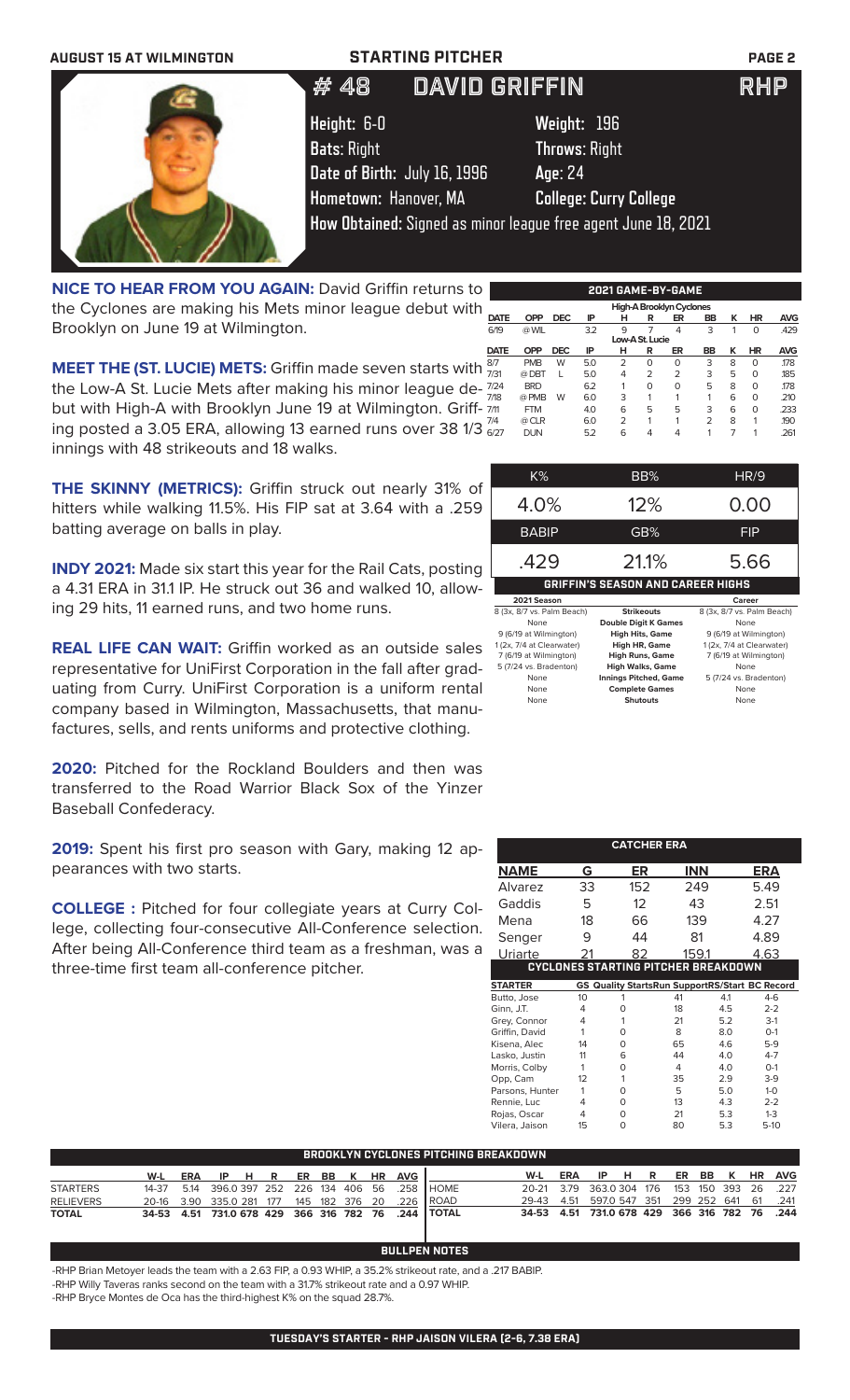| <b>AUGUST 15 AT WILMINGTON</b>                                            |                                                                                                                                                                           | <b>BATTING PAGES</b>                                                                                                                                                                                                                                                                                                                                                                                                                                                                                                                          | <b>PAGE 3</b>                                                                                                                                                                                |
|---------------------------------------------------------------------------|---------------------------------------------------------------------------------------------------------------------------------------------------------------------------|-----------------------------------------------------------------------------------------------------------------------------------------------------------------------------------------------------------------------------------------------------------------------------------------------------------------------------------------------------------------------------------------------------------------------------------------------------------------------------------------------------------------------------------------------|----------------------------------------------------------------------------------------------------------------------------------------------------------------------------------------------|
| #30 FRANCISCO ALVAREZ - C                                                 |                                                                                                                                                                           |                                                                                                                                                                                                                                                                                                                                                                                                                                                                                                                                               | .240, 14 HR, 45 RBI, .369 wOBA, wRC+ 127                                                                                                                                                     |
| Last Game: 0-4<br><b>RISP:</b> 18-60 (.300)<br>Streak:                    | Home: 17-98 (.173)<br><b>Road:</b> 31-102 (.304)<br>vs. WIL: 17-57 (.298)                                                                                                 | Last HR: 8/12 at Wilmington<br>Multi-Hit Games: 11 (8/10 at Wilmington)<br>Multi-RBI Games: 13 (8/13 at Wilmington)                                                                                                                                                                                                                                                                                                                                                                                                                           | Season High, Hits: 3 (3x, 8/10 at WIL)<br>Season High, Runs: 3 (3x, 7/6 at HV)<br>Season High, RBI: 4 (2x, 8/10 at WIL)<br><b>Season High, SB:</b> 1 (2x, 7/22 vs. WIL)                      |
|                                                                           | No. 38 prospect in the game according to MLB Pipeline                                                                                                                     | Fiters his fourth year in the Mets organizationCalled up from Low-A St. Lucie on Monday, May 2419 years old, turning 20 on November 19 •<br>· Ranks as the No. 1 prospect in the Mets system according to both MLB Pipeline and Baseball AmericaRanked as No. 4 catching prospect in baseball and the                                                                                                                                                                                                                                         |                                                                                                                                                                                              |
|                                                                           | • Non-roster invitee to Mets Spring TrainingSigned with NYM as NDFA on July 2, 2018                                                                                       | • Hit .417 (20-48) with five doubles, two home runs, and 12 RBIs in 15 games with St. LucieStruck out seven times and walked 15went 2-for-4 in stolen bases                                                                                                                                                                                                                                                                                                                                                                                   |                                                                                                                                                                                              |
| ZACH ASHFORD - OF<br>#9                                                   |                                                                                                                                                                           |                                                                                                                                                                                                                                                                                                                                                                                                                                                                                                                                               | .245, 1 HR, 15 RBI, .295 wOBA, wRC+ 81                                                                                                                                                       |
| Last Game: DNP<br><b>RISP:</b> 15-44 (.341)<br>Streak:                    | Home: 20-81 (.247)<br><b>Road: 17-70 (.243)</b><br>vs. WIL: 8-27 (.296)                                                                                                   | Last HR: 5/23 vs. Hudson Valley<br>Multi-Hit Games: 7 (8/8 vs. Hudson Valley)<br>Multi-RBI Games: 3 (7/24 vs. Wilmington)                                                                                                                                                                                                                                                                                                                                                                                                                     | Season High, Hits: 2 (7x, 8/8 vs. HV)<br>Season High, Runs: 2 (6/6 at JS)<br>Season High, RBI: 2 (3x, 7/24 vs. WIL)<br><b>Season High, SB:</b> $1(3x, 7/7$ at $HV$ )                         |
|                                                                           | • Drafted by the Mets out of Fresno State in the 6th round of the 2019 MLB Draft                                                                                          | Enters his third year in the Mets organizationCalled up from Low-A St. Lucie on Saturday, May 22 •<br>Hit .340 (17-50) in 14 games with the St. Lucie Mets in 2021, collecting three doubles and six walks with a stolen base<br>Spent his first few games as a pro with Brooklyn in 2019, hitting .136 in 16 games before being sent to the GCL Mets (37 G, .295/2/23/.413)                                                                                                                                                                  |                                                                                                                                                                                              |
| <b>ANTOINE DUPLANTIS - OF</b><br>#8                                       |                                                                                                                                                                           |                                                                                                                                                                                                                                                                                                                                                                                                                                                                                                                                               | .266, 5 HR, 28 RBI, .322 wOBA, wRC+ 98                                                                                                                                                       |
| Last Game: 0-4<br><b>RISP:</b> 18-63 (.286)<br><b>Streak:</b>             | Home: 32-139 (.230)<br><b>Road:</b> 54-180 (.300)<br>vs. WIL: 24-78 (.308)                                                                                                | Last HR: 7/22 vs. Wilmington<br>Multi-Hit Games: 23 (8/10 at Wilmington)<br>Multi-RBI Games: 5 (8/6 vs. Hudson Valley)                                                                                                                                                                                                                                                                                                                                                                                                                        | Season High, Hits: 4 (2x, 7/22 vs. WIL)<br>Season High, Runs: 4 (5/16 at Greenville)<br><b>Season High, RBI: 3 (3x, 8/6 vs. HV)</b><br><b>Season High, SB:</b> 1 (5x, 8/10 vs. HV)           |
|                                                                           | • Recorded eight outfield assists in 47 games to lead Brooklyn in 2019                                                                                                    | Enters his third year in the Mets organization Spent his draft year with Brooklyn and scored the game-winning run against Lowell in the 2019 NYPL Championship<br>• Finished his LSU career with 359 hits, most in school history and second-most in SEC history behind fellow Mets MiLB outfielder Jake Mangum (383 hits)Never                                                                                                                                                                                                               |                                                                                                                                                                                              |
| finished a season at LSU hitting lower than .316                          |                                                                                                                                                                           | • Mets 12th round pick, 2019Also drafted in the 19th round by Cleveland in 2018Brother Armond, holds the world record in the pole vault with a height of 6.18m.                                                                                                                                                                                                                                                                                                                                                                               |                                                                                                                                                                                              |
| #7<br><b>NIC GADDIS - C/3B</b>                                            |                                                                                                                                                                           |                                                                                                                                                                                                                                                                                                                                                                                                                                                                                                                                               | .200, 2 HR, 6 RBI, .354 wOBA, wRC+ 118                                                                                                                                                       |
| Last Game: DNP<br><b>RISP:</b> $4-11$ (.364)<br><b>Streak:</b> 2 G (3-9)  | <b>Home: 1-11</b><br><b>Road: 3-14</b><br><b>vs. WIL: 3-9</b>                                                                                                             | Last HR: 7/24 vs. Wilmington<br>Multi-Hit Games: 1 (8/10 at Wilmington)<br>Multi-RBI Games: 2 (8/10 at Wilmington)                                                                                                                                                                                                                                                                                                                                                                                                                            | Season High, Hits: 2 (8/10 at Wilmington)<br>Season High, Runs: 2 (8/10 at Wilmington)<br>Season High, RBI: 3 (8/10 at Wilmington)<br>Season High, SB:                                       |
|                                                                           | • Hit a combined .192 across 40 games in 2019 with Brooklyn and the GCL Mets                                                                                              | · Enters his third year in the Mets organizationReceived from Low-A St. Lucie on Saturday, July 17 when C Juan Uriarte was placed on the temp. inactive list<br>• Hit .250 (20-80) with a .421 OBP in 25 games with St. Lucie, hitting three home runs (a career-high) from his two in 2019.<br>• Returns to Coney Island where he was a member of the 2019 Cyclones for 15 games before being transferred to the GCL Mets.<br>• Drafted by the Mets in the 16th round of the 2019 MLB Draft out of Jacksonville StateHails from Trenton, GA. |                                                                                                                                                                                              |
| #10 LUIS GONZALEZ - INF                                                   |                                                                                                                                                                           |                                                                                                                                                                                                                                                                                                                                                                                                                                                                                                                                               | .279, 4 HR, 13 RBI, .329 wOBA, wRC+ 102                                                                                                                                                      |
| Last Game: 0-3<br>RISP: 9-29 (.310)<br><b>Streak:</b>                     | Home: 14-52 (.269)<br>Road: 20-70 (.285)<br>vs. WIL: 17-38 (.447)                                                                                                         | <b>Last HR: 8/10 at Wilmington</b><br>Multi-Hit Games: 8 (8/10 at Wilmington)<br>Multi-RBI Games: 4 (8/11 at Wilmington)                                                                                                                                                                                                                                                                                                                                                                                                                      | Season High, Hits: 4 (2x, 8/10 at WIL)<br>Season High, Runs: 3 (3x 8/10 at WIL)<br>Season High, RBI: 2 (4x, 8/11 at WIL)<br><b>Season High, SB: 1 (7/22 vs. WIL)</b>                         |
| • Signed with the Reds in September of 2012.                              | • Played three games with Low-A St. Lucie, going 3-12 with a double<br>• Career .253 hitter in 587 games and 2,151 at-bats with Cincinnati and New York farm systems.     | • Enters his first season in the Mets organization, signing a minor league deal with New York on May 30, 2021.<br>• Spent seven seasons in the Cincinnati farm system, reaching as high as Triple-A Louisville in 2019.                                                                                                                                                                                                                                                                                                                       |                                                                                                                                                                                              |
| #2<br><b>RONNY MAURICIO - INF</b>                                         |                                                                                                                                                                           |                                                                                                                                                                                                                                                                                                                                                                                                                                                                                                                                               | .239, 15 HR, 49 RBI, .310 WOBA, WRC+ 90                                                                                                                                                      |
| Last Game: 0-1 (pinch hit)<br><b>RISP: 19-80 (.238)</b><br><b>Streak:</b> | Home: 26-136 (.191)<br><b>Road:</b> 50-175 (.286)<br>vs. WIL: 21-70 (.300)                                                                                                | Last HR: 8/6 vs. Hudson Valley<br>Multi-Hit Games: 21 (8/13 at Wilmington)<br>Multi-RBI Games: 14 (8/10 at Wilmington)                                                                                                                                                                                                                                                                                                                                                                                                                        | Season High, Hits: 3 (4x, 6/17 atWilmington)<br>Season High, Runs: 3 (7/27 at Jersey Shore)<br><b>Season High, RBI:</b> 4 (2x, 5/16 at Greeville)<br><b>Season High, SB: 2 (6/27 vs. JS)</b> |
| Dominican Winter League                                                   | • Named a South Atlantic League mid-season All-Star with Columbia (A) in 2019                                                                                             | • Enters his fifth year in the Mets organizationRated as the No. 2 prospect in the Mets system and the No. 58 prospect in baseball according to MLB Pipeline<br>• Non-roster invitee to Spring Training for the third consecutive seasonSpent 2020 at the Mets Alternate Site and had one at-bat with the Tigres del Licey in the                                                                                                                                                                                                             |                                                                                                                                                                                              |
|                                                                           |                                                                                                                                                                           | • Won the 2018 GCL Mets Sterling Award, given to the team's most valuable playerSigned with the Mets as a 16-year-old on July 2, 2017.                                                                                                                                                                                                                                                                                                                                                                                                        |                                                                                                                                                                                              |
| <b>JOSE MENA - C</b><br># 16<br>Last Game: 0-2                            | Home: 4-33 (.121)                                                                                                                                                         | Last HR:                                                                                                                                                                                                                                                                                                                                                                                                                                                                                                                                      | .162, 1 HR, 6 RBI, .208 w0BA, wRC+ 26<br>Season High, Hits: 3 (6/20 at Wilmington)                                                                                                           |
| <b>RISP: 4-22 (.182)</b><br><b>Streak:</b>                                | <b>Road: 6-33</b><br>vs. WIL: 4-14                                                                                                                                        | Multi-Hit Games: 2 (8/8 vs. Hudson Valley)<br><b>Multi-RBI Games:</b>                                                                                                                                                                                                                                                                                                                                                                                                                                                                         | <b>Season High, Runs: 2 (6/30 at ABD G2)</b><br><b>Season High, RBI:</b> 1 (5x, 8/8 vs. HV)<br><b>Season High, SB:</b> 1(2, 8/6 vs. HV)                                                      |
| • Enters his sixth year in the Mets organization<br>RBIs, and runs        | • Has caught 81% of would-be base stealers (51 of 81) in his previous four seasons in the system.<br>• Signed with the Mets on June 22, 2016 as international free agent. | • Won a 2019 NYPL Championship with Brooklyn, posting his best offensive season as a professional, posting career highs in batting average, hits, home runs,                                                                                                                                                                                                                                                                                                                                                                                  |                                                                                                                                                                                              |
|                                                                           |                                                                                                                                                                           |                                                                                                                                                                                                                                                                                                                                                                                                                                                                                                                                               |                                                                                                                                                                                              |
| <b>TANNER MURPHY - OF</b><br># 14<br>Last Game: 0-3                       | <b>Home: 1-9</b>                                                                                                                                                          | Last HR:                                                                                                                                                                                                                                                                                                                                                                                                                                                                                                                                      | .200, 0 HR, 2 RBI, .304 w0BA, wRC+ 87<br>Season High, Hits: 2 (8/10 at WIL)                                                                                                                  |
| <b>RISP: 1-8</b><br><b>Streak:</b>                                        | <b>Road: 3-11</b><br>vs. WIL: 3-11                                                                                                                                        | Multi-Hit Games: 1 (8/10 at Wilmington)<br>Multi-RBI Games: 1 (8/10 at Wilmington)                                                                                                                                                                                                                                                                                                                                                                                                                                                            | Season High, Runs: 1 (2x, 8/10 at WIL)<br>Season High, RBI: 2 (8/10 at WIL)<br>Season High, SB:                                                                                              |
|                                                                           |                                                                                                                                                                           | Enters his third year in the Mets organizationpromoted from Low-A St. Lucie on Friday, August 6<br>• Played 25 games (four with FCL Mets) and 21 with Low-A St. Lucie, hitting a combined 195 with a .316 OBP, hitting three home runs and driving in 14 runs<br>• Spent his first professional season with the Rookie-level Kingsport Mets in the Appalachian League, hitting. 201 in 40 games<br>• Drafted by the Mets in the 18th round of the 2019 MLB Draft out of the University of North FloridaBorn and raised in Memphis, TN.        |                                                                                                                                                                                              |
| 22 JAYLEN PALMER - INF/OF                                                 |                                                                                                                                                                           |                                                                                                                                                                                                                                                                                                                                                                                                                                                                                                                                               | .267, 0 HR, 3 RBI, .376 w0BA, wRC+ 132                                                                                                                                                       |
| Last Game: 1-4                                                            | <b>Home: 1-10</b>                                                                                                                                                         | Last HR:                                                                                                                                                                                                                                                                                                                                                                                                                                                                                                                                      | Season High, Hits: 3 (8/13 at WIL)                                                                                                                                                           |

**Streak:** 3 G (6-12) **vs. WIL:** 7-16 **Multi-RBI Games:** 1 (8/12 at Wilmington) **Season High, RBI:** 2 (8/12 at WIL) Last Home: 1-10<br> **RISP:** 2-6<br> **Streak:** 3 G (6-12) **Rightnames: 7 (16** Multi-Hit Games: 2 (8/13 at Wilmington) **Season High, Runs:** 2 (2x, 8/13 at WIL)<br> **Streak:** 3 G (6-12) **Streak:** 3 G (6-12) **Streak:** 3 G (6-12) **Seaso** 

**RISP:** 2-6 **Road:** 7-16 **Multi-Hit Games:** 2 (8/13 at Wilmington) **Season High, Runs:** 2 (2x, 8/13 at WIL)

• Enters his fourth year in the Mets organization...No. 11 prospect in the Mets system, according to *MLB Pipeline*...Promoted to High-A Brooklyn on 8/3. • Stole 23 bases for Low-A St. Lucie (departs the league as the third-highest total in Low-A Southeast).

• Hit .276/.378/.386 across 66 games with St. Lucie in 2021, collecting 13 doubles, four triples, and two home runs with 24 RBIs.

• Lowered his strikeout rate from 40% in 2019 with Kingsport to 28% with St. Lucie.

• Drafted in the 22nd round of the 2018 MLB Draft out of Holy Cross (NY) High School in Flushing...\$200K signing bonus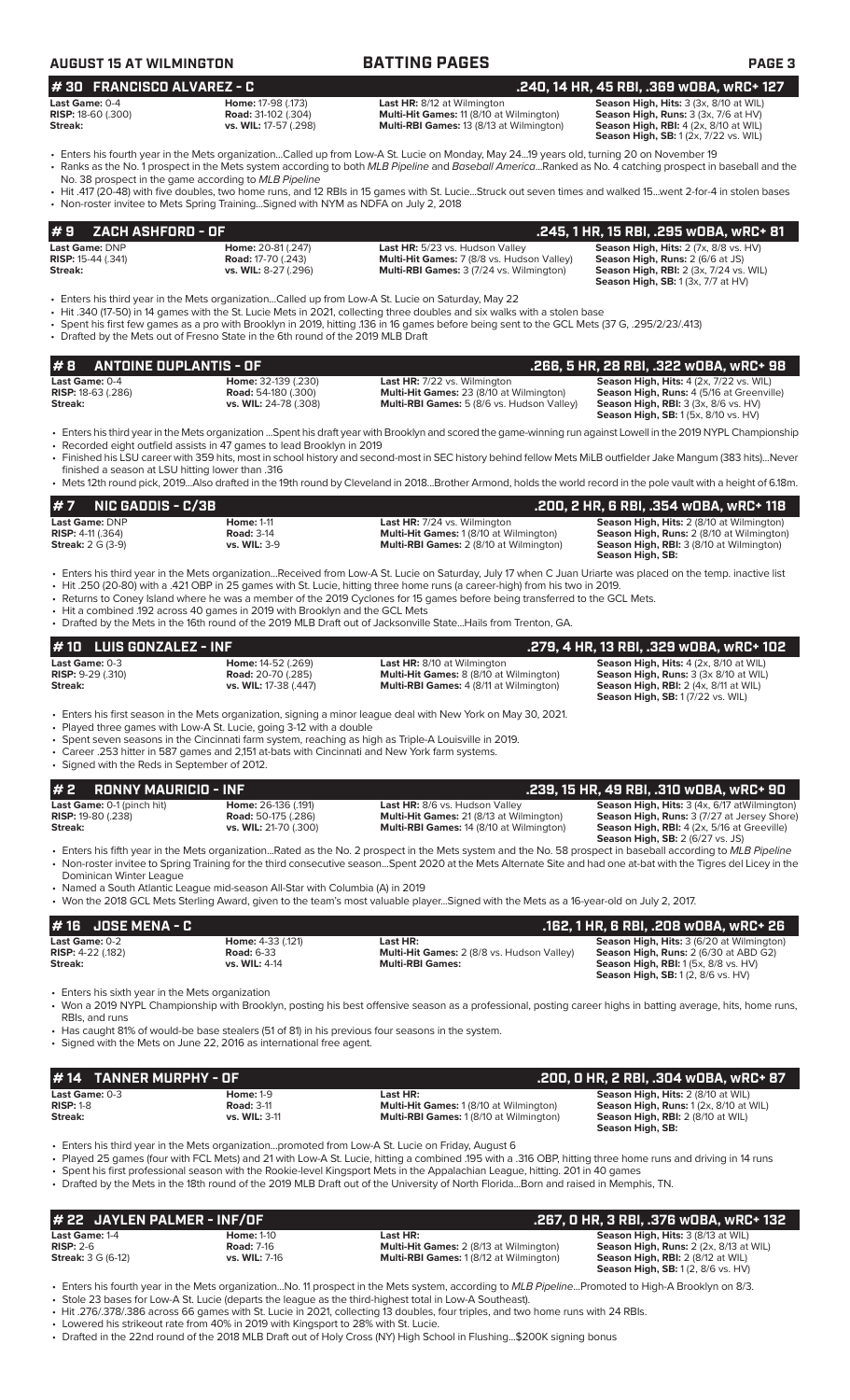# **AUGUST 15 AT WILMINGTON BATTING PAGES PAGE 4**

| #4<br><b>JOSE PEROZA - INF</b>                                           |                                                                                                                                                                                                                                                 |                                                                                                                                                                                                                                                                                                                                                                                 | .167, 0 HR, 1 RBI, .252 wOBA, wRC+ 53                                                                                                                                   |
|--------------------------------------------------------------------------|-------------------------------------------------------------------------------------------------------------------------------------------------------------------------------------------------------------------------------------------------|---------------------------------------------------------------------------------------------------------------------------------------------------------------------------------------------------------------------------------------------------------------------------------------------------------------------------------------------------------------------------------|-------------------------------------------------------------------------------------------------------------------------------------------------------------------------|
| Last Game: $0-3$<br>$RISP: 0-9$<br>Streak:                               | <b>Home: 4-17</b><br><b>Road: 2-19</b><br>vs. WIL: 2-19                                                                                                                                                                                         | Last HR:<br>Multi-Hit Games: 1 (8/5 vs. Hudson Valley)<br><b>Multi-RBI Games:</b>                                                                                                                                                                                                                                                                                               | Season High, Hits: 2 (8/5 vs. HV)<br>Season High, Runs: 1 (3x, 8/11 at WIL)<br>Season High, RBI: 1 (8/6 vs. HV)<br>Season High, SB:                                     |
|                                                                          | • Hit .274 with seven home runs and 47 RBIs across 64 games with Low-A St. Lucie this season.<br>• Part of Brooklyn's 2019 New York-Penn League Championship Team.<br>• Signed as non-drafted international free agent signing on July 2, 2016. | . Enters his sixth year in the Mets organizationpromoted to Brooklyn on 8/3 from Low-A St. Lucie.<br>• 2021 marks his first full-season assignment after short season assignments with GCL Mets and the NYPL.                                                                                                                                                                   |                                                                                                                                                                         |
| #19<br><b>LUKE RITTER - INF</b>                                          |                                                                                                                                                                                                                                                 |                                                                                                                                                                                                                                                                                                                                                                                 | .238, 11 HR, 34 RBI, .342 WOBA, WRC+ 113                                                                                                                                |
| Last Game: 0-2<br><b>RISP:</b> 10-45 (.222)<br>Streak:                   | Home: 10-60 (.167)<br><b>Road:</b> 30-105 (.286)<br>vs. WIL: 6-26 (.231)                                                                                                                                                                        | Last HR: 7/6 at Hudson Valley<br>Multi-Hit Games: 11 (7/6 at Hudson Valley)<br>Multi-RBI Games: 8 (7/6 at Hudson Valley)                                                                                                                                                                                                                                                        | Season High, Hits: 3 (5/11 at Greenville)<br>Season High, Runs: 2 (3x, 7/6 at HV)<br>Season High, RBI: 6 (6/20 at Wilmington)<br>Season High, SB: 1(5/12 at Greenville) |
|                                                                          | • Led Brooklyn in 2019 in games played (68), runs (39), doubles (15), and walks (33)<br>• Played linebacker at Rockhurst High School and set the school record with 184 tackles.                                                                | • Enters his third year in the Mets organizationWon a New York-Penn League title with Brooklyn in 2019<br>• Missed 32 games with a broken bone in his left handWent on the IL after July 7 when he suffered the injury mid-game at Hudson Valley<br>• Mets 7th-round pick in 2019 from Wichita StateAlso drafted by the Minnesota Twins in the 37th round of the 2018 MLB Draft |                                                                                                                                                                         |
| JOE SUOZZI - OF<br># 45                                                  |                                                                                                                                                                                                                                                 |                                                                                                                                                                                                                                                                                                                                                                                 | .235, 1 HR, 6 RBI, .358 wOBA, wRC+ 121                                                                                                                                  |
| Last Game: DNP<br><b>RISP:</b> $4-16$ (.250)<br><b>Streak: 1 G (1-2)</b> | <b>Home: 5-24</b><br><b>Road: 3-10</b><br>vs. WIL: 2-9                                                                                                                                                                                          | Last HR: 7/16 vs. Jersey Shore<br>Multi-Hit Games: 1 (7/28 at Jersey Shore)<br>Multi-RBI Games: 2 (8/5 vs. Jersey Shore)                                                                                                                                                                                                                                                        | Season High, Hits: 2 (7/28 at JS)<br>Season High, Runs: 2 (7/27 at JS)<br><b>Season High, RBI:</b> 2 (2x, 8/5 vs. HV)<br>Season High, SB:                               |

• Enters his third year in the Mets organization...received from Low-A St. Lucie on July 13

• Hit .292 with a .372 on-base percentage in 30 games with the Mets...posted a wRC+112, hitting four doubles and two home runs

• Signed by the Mets on June 15, 2020 out of Boston College

• Attended Chaminade High School in Mineola, NY

• His father, Tom Suozzi, is the former Nassau County Executive and current U.S. House of Representatives member of NY's 3rd district (Nassau, Suffolk, Queens)

| $# 19$ JIMMY TITUS - INF          |                |                         | .000, 0 HR, 0 RBI, .000 w0BA, wRC+ -100 |
|-----------------------------------|----------------|-------------------------|-----------------------------------------|
| Last Game: 0-1 (def. replacement) | Home:          | Last HR:                | Season High, Hits:                      |
| $RISP: 0-1$                       | Road: $0-4$    | <b>Multi-Hit Games:</b> | <b>Season High, Runs:</b>               |
| Streak:                           | vs. WIL: $0-4$ | <b>Multi-RBI Games:</b> | Season High, RBI:                       |
|                                   |                |                         | Season High, SB:                        |

• Enters his third year in professional baseball...Traded from the Dodgers organization to the Mets on April 21, 2021 with SS Albert Suarez.

• Promoted from Low-A St. Lucie (8/9) where he played 38 games, hitting .233 with a .342 on-base percentage...Hit three doubles, one triple, and one home run. • With St. Lucie this season, held a walk rate of 11.8% and a strikeout rate of 18.4%.

• Drafted by the Los Angeles Dodgers in the 22nd round of the 2019 MLB Draft out of Bryant in the Northeast Conference. • First-ever two-time Connecticut Gatorade State Player of the Year in baseball.

| $\sharp$ 12 $\;$ JEREMY VASOUEZ - INF                 |                                                        |                                                                                     | .280, 6 HR, 24 RBI, .387 wOBA, wRC+ 139                                              |
|-------------------------------------------------------|--------------------------------------------------------|-------------------------------------------------------------------------------------|--------------------------------------------------------------------------------------|
| Last Game: $1-3$ . $2B$<br><b>RISP:</b> $9-30$ (.300) | <b>Home: 21-69 (.304)</b><br><b>Road:</b> 15-60 (.250) | Last HR: 8/8 vs. Hudson Valley<br><b>Multi-Hit Games:</b> 8 (8/7 vs. Hudson Valley) | Season High, Hits: 2 (7x, 8/8 vs. HV)<br><b>Season High, Runs: 2 (3X 8/7 vs. HV)</b> |
| <b>Streak:</b> 2 G (2-7)                              | vs. WIL: 10-34 (.294)                                  | <b>Multi-RBI Games:</b> 5 (8/7 vs. Hudson Valley)                                   | <b>Season High, RBI:</b> $3$ (2x, $7/24$ vs. WIL)                                    |
|                                                       |                                                        |                                                                                     | <b>Season High, SB: 1 (7/2 at ABD)</b>                                               |

• Enters his fifth season in the Mets organization...Received from Double-A Binghamton on June 22

• Played 32 games with the RumblePonies this season, hitting .171 (18-105) with one double, one home run, and 11 RBIs.

• Played with Brooklyn in 2017, hitting .225 with one home run and eight RBIs in 31 games.

• Drafted by the Mets in the 28th round of the 2017 MLB Draft from Nova Southeastern in his home state of Florida...Is from Palm City, FL.

| Hardest Hit Balls - 2021 (not all games listed- from available Trackman data) |                          |                                  |           |                   |                 |      |                          |                   |                  |                  |
|-------------------------------------------------------------------------------|--------------------------|----------------------------------|-----------|-------------------|-----------------|------|--------------------------|-------------------|------------------|------------------|
| Date                                                                          | Player                   | <b>Upponent</b>                  | Exit Velo | Result            |                 | Date | <b>Player</b>            | <b>Opponent</b>   | <b>Exit Velo</b> | Result           |
| 8/12                                                                          | <b>Francisco Alvarez</b> | at Wilmington                    | 112.8     | Home Run          |                 | 6/1  | Francisco Alvarez        | at Jersey Shore   | 109.0            | <b>Home Run</b>  |
| 6/12                                                                          | <b>Francisco Alvarez</b> | vs. Hudson Valley 112.5          |           | Double            |                 | 5/25 | Francisco Alvarez        | vs. Aberdeen      | 109              | Single           |
| 6/11                                                                          | <b>Brett Baty</b>        | vs. Hudson Valley 111.2          |           | <b>Ground Out</b> |                 | 8/6  | Ronny Mauricio           | vs. Hudson Valley | 108.7            | <b>Home Rune</b> |
| 6/29                                                                          | Ronny Mauricio           | at Aberdeen                      | 110.4     | Single            |                 | 6/5  | <b>Francisco Alvarez</b> | at Jersey Shore   | 108.7            | Ground Ball Out  |
| 8/12                                                                          | Ronny Mauricio           | at Wilmington                    | 109.9     | Line Out          |                 | 6/2  | <b>Francisco Alvarez</b> | at Jersey Shore   | 108.7            | Single           |
| 7/3                                                                           | Luis Gonzalez            | at Aberdeen                      | 109.9     | <b>Ground Out</b> |                 | 7/13 | Brett Baty               | at Hudson Vallev  | 108.7            | Single           |
| 6/1                                                                           | Adrian Hernandez         | at Jersey Shore                  | 109.8     | Home Run          |                 | 7/22 | Ronny Mauricio           | vs. Wilmington    | 108.1            | Home Run         |
| 6/6                                                                           | <b>Francisco Alvarez</b> | at Jersev Shore                  | 109.7     | Single            |                 | 8/6  | <b>Francisco Alvarez</b> | vs. Hudson Valley | 107.7            | Ground Ball Out  |
| 6/1                                                                           | Ronny Mauricio           | at Jersey Shore                  | 109.6     | <b>Triple</b>     |                 | 6/16 | Ronny Mauricio           | at Wilmington     | 107.5            | <b>Home Run</b>  |
| 6/22                                                                          | <b>Brett Baty</b>        | vs. Jersey Shore                 | 109.2     | Double            |                 | 7/6  | Luke Ritter              | at Hudson Valley  | 107.2            | Home Run         |
| 6/15                                                                          | <b>Francisco Alvarez</b> | at Wilmington                    | 109.2     | Single            |                 | 6/15 | Ronny Mauricio           | at Wilmington     | 107.2            | Single           |
|                                                                               |                          |                                  |           |                   |                 |      |                          |                   |                  |                  |
| <b>Recent Home Run Chart</b>                                                  |                          |                                  |           |                   |                 |      |                          |                   |                  |                  |
| Date                                                                          | Player                   | <b>Opponent</b>                  | Exit Velo | Launch Angle      | <b>Distance</b> |      | Ronny Mauricio           | at Jersey Shore   |                  |                  |
| 7/18                                                                          | Ronny Mauricio           | vs. Jersey Shore 101.8 mph       |           | 25.9              | 426 ft.         | 7/30 | Ronny Mauricio           | at Jersey Shore   |                  |                  |
| 7/20                                                                          |                          | Francisco Alvarez vs. Wilmington | 107.7 mph | 21.8              | 430 ft.         | 7/31 | <b>Francisco Alvarez</b> | at Jersey Shore   |                  |                  |

|      | Recent Hom <u>e Run Chart'</u>   |                            |             |              |          |      |                          |                            |      |           |  |  |  |  |
|------|----------------------------------|----------------------------|-------------|--------------|----------|------|--------------------------|----------------------------|------|-----------|--|--|--|--|
| Date | Plaver                           | <b>Opponent</b>            | Exit Velo   | Launch Angle | Distance |      | Ronny Mauricio           | at Jersev Shore            |      |           |  |  |  |  |
| 7/18 | Ronny Mauricio                   | vs. Jersev Shore 101.8 mph |             | 25.9         | 426 ft.  | 7/30 | Ronny Mauricio           | at Jersey Shore            |      |           |  |  |  |  |
| 7/20 | Francisco Alvarez vs. Wilmington |                            | 107.7 mph   | 21.8         | 430 ft.  | 7/31 | <b>Francisco Alvarez</b> | at Jersev Shore            |      |           |  |  |  |  |
| 7/21 | Francisco Alvarez vs. Wilmington |                            | $101.6$ mph | 47           | 326 ft.  |      | <b>Francisco Alvarez</b> | at Jersev Shore            |      |           |  |  |  |  |
| 7/22 | Cody Bohanek                     | vs. Wilmington             | 99.5 mph    | 24.4         | 356 ft.  | 8/7  | Ronny Mauricio           | vs. Hudson Valley 108.7    | 21   | 371ft ft. |  |  |  |  |
|      | Antoine Duplantis vs. Wilmington |                            | 97 mph      | 24.8         | 361 ft.  | 8/8  | <b>Francisco Alvarez</b> | vs. Hudson Vallev          |      |           |  |  |  |  |
|      | Ronny Mauricio                   | vs. Wilminaton 108.1 mph   |             | 29.8         | 406 ft.  |      | Jeremy Vasquez           | vs. Hudson Vallev93.6 mph  | 33.6 | 341 ft.   |  |  |  |  |
| 7/27 | Jeremy Vasquez                   | at Jersev Shore            |             |              |          | 8/9  | Jeremy Vasquez           | vs. Hudson Vallev101.1 mph | 29.2 | 405 ft.   |  |  |  |  |
|      | Edgardo Fermin                   | at Jersev Shore            |             |              |          | 8/10 | <b>Francisco Alvarez</b> | at Wilmington 112.8 mph    | 27.2 | 416 ft.   |  |  |  |  |
|      | Ronny Mauricio                   | at Jersev Shore            |             |              |          |      | Nic Gaddis               | 97.5 mph<br>at Wilmington  | 27.8 | 388 ft.   |  |  |  |  |
|      | Luis Gonzalez                    | at Jersev Shore            |             |              |          |      | Luis Gonzalez            | at Wilmington 102.6 mph    | 31.1 | 442 ft.   |  |  |  |  |
|      | Edgardo Fermin                   | at Jersey Shore            |             |              |          | 8/12 | <b>Francisco Alvarez</b> | at Wilmington 101.5 mph    | 26.9 | 398 ft.   |  |  |  |  |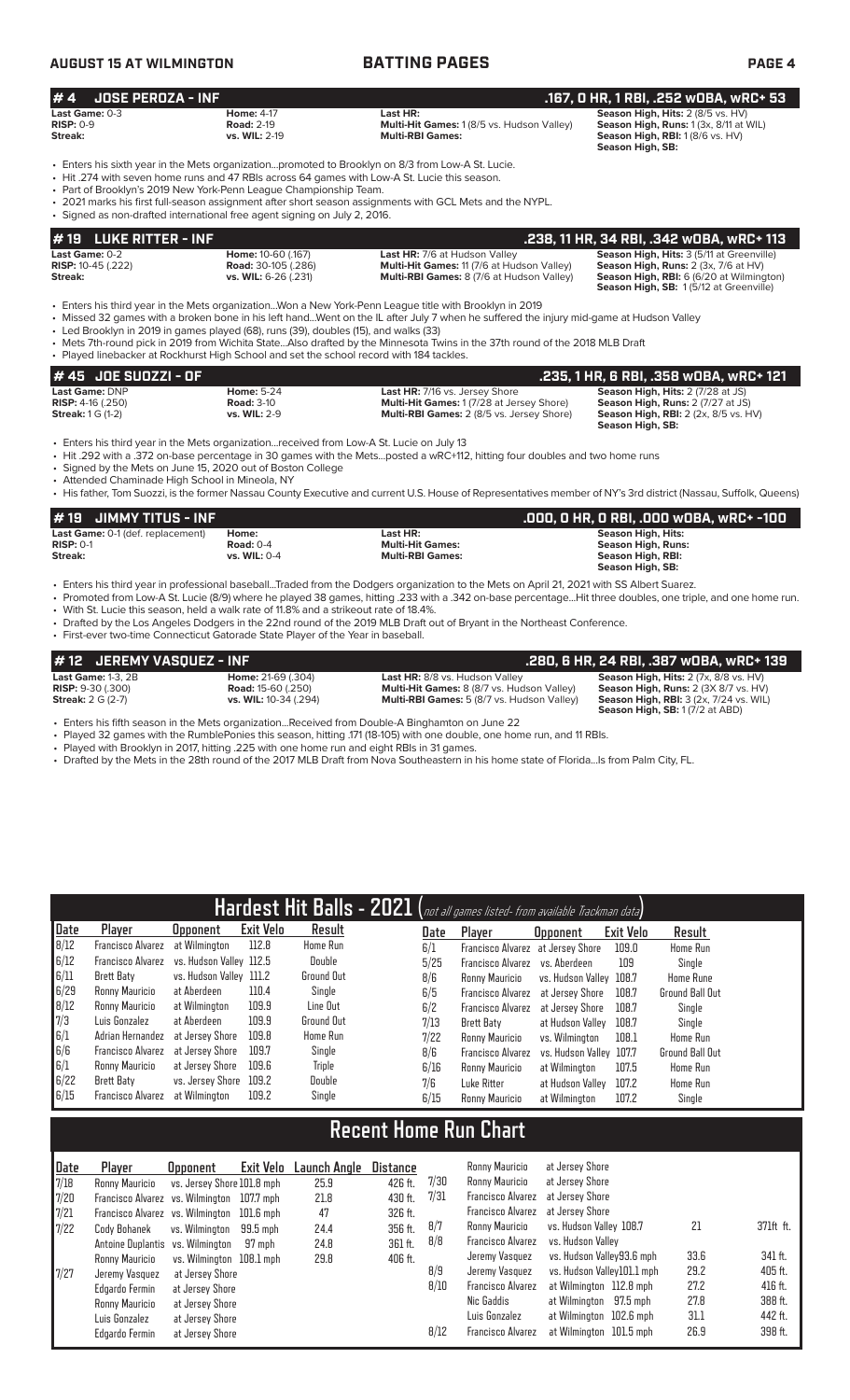| <b>AUGUST 15 AT WILMINGTON</b>                                                                                                                                                                                                                                                                                                                                                 | <b>BULLPEN PAGE</b>                                                                                                                                                                                                                                                                              |                                                         |                                                           |                                                                                                            |                                                                                                 |                                                                                                                                                          |                                                                        |                                                                              | PAGE <sub>5</sub>                                                      |
|--------------------------------------------------------------------------------------------------------------------------------------------------------------------------------------------------------------------------------------------------------------------------------------------------------------------------------------------------------------------------------|--------------------------------------------------------------------------------------------------------------------------------------------------------------------------------------------------------------------------------------------------------------------------------------------------|---------------------------------------------------------|-----------------------------------------------------------|------------------------------------------------------------------------------------------------------------|-------------------------------------------------------------------------------------------------|----------------------------------------------------------------------------------------------------------------------------------------------------------|------------------------------------------------------------------------|------------------------------------------------------------------------------|------------------------------------------------------------------------|
| #49<br>JOE CAVALLERO - RHP<br>Last App: 8/13 at WIL<br><b>Last Loss:</b>                                                                                                                                                                                                                                                                                                       | 28 K%, 16 BB%, 4.05 ERA, 6 G<br><b>SV/OP (Last):</b> 1/1 (8/7 vs. HV)<br>Holds:                                                                                                                                                                                                                  |                                                         |                                                           | <b>LAST FIVE APPEARANCES</b>                                                                               |                                                                                                 |                                                                                                                                                          |                                                                        |                                                                              |                                                                        |
| <b>Leadoff: 1-5, 2 BB</b><br><b>Inherited Runners/Stranded: 1/1</b><br>• Made one appearance for the St. Lucie Mets on July 20, walking four in 12/3 innings<br>• Returns to the field in 2021 after Tommy John surgery<br>• Has made 34 starts in 66 professional appearances before 2021<br>• Drafted by the Mets in the 24th round of the 2017 MLB Draft from South Florida | • Enters his fifth year in the Mets systemreceived from Low-A St. Lucie on Wednesday, July 21                                                                                                                                                                                                    | DATE OPP<br>7/30 at JS G2<br>8/4<br>8/7<br>8/10<br>8/14 | vs. HV<br>vs. HV<br>@ WIL<br>@ WIL                        | <b>DEC</b><br>IP<br>1.0<br>0.2<br><b>SV</b><br>1.0<br>1.0<br>1.0                                           | <b>JOE CAVALLERO</b><br>H<br>$\circ$<br>2<br>$\circ$<br>0<br>$\mathbf{1}$<br><b>JOSH HEJKA</b>  | R<br>ER<br>0<br>$\circ$<br>2<br>2<br>$\circ$<br>0<br>$\circ$<br>$\circ$<br>$\circ$<br>$\circ$                                                            | BB<br>$\mathbf{1}$<br>3<br>$\circ$<br>$\circ$<br>$\circ$               | К<br>2<br>0<br>$\mathbf{1}$<br>$\overline{2}$<br>$\overline{2}$              | <b>HR</b><br>$\circ$<br>$\circ$<br>$\circ$<br>$\circ$<br>$\Omega$      |
| #46<br><b>JOSH HEJKA - RHP</b><br>Last App: 8/11 at WIL<br><b>Last Loss:</b><br><b>Leadoff: 14-36</b><br><b>Inherited Runners/Stranded: 17/10</b><br>with the Cyclones and Kingsport Mets                                                                                                                                                                                      | 17.3 K%, 4.6 BB%, 3.63 ERA, 19 G<br><b>SV/OP (Last):</b> 1/2 (7/20 vs. WIL)<br>Holds: 2<br>• Returns to Brooklyn after spending time with Binghamton (6/3-6/9) and Syracuse (6/10-6/18).<br>• Enters his third year in the Mets organizationWon a 2019 NYPL title with Brooklyn, splitting time  | DATE<br>7/29<br>8/1<br>8/5<br>8/7<br>8/11               | OPP<br>@ JS<br>@ JS<br>vs. HV<br>vs. HV<br>@ WIL          | <b>DEC</b><br>IP<br>2.1<br>1.0<br><b>BS</b><br>0.2<br><b>BS</b><br>2.0<br>2.1                              | н<br>3<br>$\circ$<br>3<br>4<br>$\overline{7}$                                                   | R<br>ER<br>1<br>$\mathbf{1}$<br>$\circ$<br>$\circ$<br>$\mathbf{1}$<br>$\mathbf{1}$<br>$\overline{2}$<br>$\mathbf{1}$<br>$\overline{4}$<br>$\overline{4}$ | BB<br>0<br>0<br>0<br>$\circ$<br>$\mathbf{1}$                           | К<br>3<br>$\circ$<br>$\mathbf{1}$<br>$\overline{2}$<br>2                     | HR<br>1<br>$\circ$<br>$\circ$<br>$\circ$<br>$\Omega$                   |
| Wolly Mammoths in the United Shore Baseball League<br>. Pitched all four years at Johns Hopkins, switching to submarine later in his career.<br>#5<br><b>BRIAN METOYER - RHP</b><br>Last Loss: 5/15 at GVL<br>Last App: 8/14 at WIL<br>Leadoff: 4-19, 2 BB, HBP Inherited Runners/Stranded: 8/7                                                                                | · Signed as a minor league free agent in mid-summer after pitching in six games with the Westside<br>35.2 K%, 12.1 BB%, 2.63 ERA, 15 G<br><b>SV/OP (Last):</b> 1/1 (6/3 at JS)<br>Holds:                                                                                                         | DATE<br>7/31<br>8/4<br>8/8<br>8/12                      | OPP<br>@ JS<br>HV<br>HV<br>@ WIL                          | <b>DEC</b><br>IP<br>1.0<br>2.0<br>1.1<br>1.0                                                               | <b>BRIAN METOYER</b><br>Н<br>$\circ$<br>$\circ$<br>0<br>$\mathbf{1}$                            | R<br>ER<br>0<br>$\mathbf 0$<br>0<br>0<br>$\circ$<br>0<br>$\circ$<br>$\circ$                                                                              | BB<br>$\circ$<br>0<br>$\circ$<br>$\mathbf{1}$<br>$\circ$               | Κ<br>$\overline{2}$<br>2<br>2<br>$\mathbf{1}$<br>2                           | <b>HR</b><br>$\circ$<br>0<br>$\circ$<br>$\circ$<br>$\circ$             |
| <b>GCL Mets and Kingsport Mets</b><br>drafted by a MLB team in school history<br>• Native of Natchitoches (NACK-ah-tish), the oldest city in Louisiana (est. 1714).                                                                                                                                                                                                            | · Enters his fourth year in the Mets orgWon a New York Penn League title with Brooklyn in 2019<br>• Struck out 40 batters over 28.2 innings with BrooklynSpent his first professional season with<br>• Joins Ronnie Robbins (30th, 1981 - Toronto) as the only two LSU-Alexandria Generals to be | 8/14<br>DATE OPP<br>7/24<br>7/30<br>8/5<br>8/8<br>8/13  | @ WIL<br>vs. WIL<br>at JS G1<br>vs. HV<br>vs. HV<br>@ WIL | 1.1<br><b>BRYCE MONTES DE OCA</b><br>IP<br><b>DEC</b><br>1.0<br><b>SV</b><br>1.1<br>1.0<br>1.2<br>Г<br>0.2 | 0<br>H<br>2<br>$\mathbf{1}$<br>$\mathbf{1}$<br>$\mathbf{1}$<br>3                                | 0<br>0<br>R<br>ER<br>2<br>$\overline{2}$<br>0<br>0<br>0<br>$\circ$<br>1<br>0<br>5<br>5                                                                   | BB<br>0<br>$\circ$<br>$\overline{2}$<br>$\mathbf{1}$<br>$\overline{2}$ | К<br>3<br>3<br>$\mathbf{1}$<br>1<br>1                                        | HR<br>$\mathbf{1}$<br>$\circ$<br>$\circ$<br>$\circ$<br>$\circ$         |
| #43<br><b>BRYCE MONTES DE OCA - RHP</b><br>Last App: 8/13 at WIL<br>Last Loss: 7/6 at HV<br>Leadoff: 5-19, 5 BB<br><b>Inherited Runners/Stranded: 8/8</b><br>• Enters his fourth year in the Mets org Has not pitched as a professional due to injuries<br>nerve transposition                                                                                                 | 28.7 K%, 19.7 BB%, 4.55 ERA, 22 G<br><b>SV/OP (Last):</b> 4/4 (7/30 at JS G1) <b>Holds:</b> 1<br>• Underwent Tommy John surgery as a high school junior and missed 2016 after having ulnar<br>• Previously drafted by Washington in the 15th round of the 2017 MLB Draft and by the Chicago      | DATE<br>7/25<br>7/31<br>8/4<br>8/8<br>8/13              | OPP<br>vs. WIL<br>@ JS<br>vs. HV<br>vs. HV<br>@ WIL       | IP<br><b>DEC</b><br><b>BS</b><br>1.0<br>2.0<br>1.2<br>1.0<br>2.0                                           | <b>COLBY MORRIS</b><br>Н<br>$\overline{2}$<br>0<br>$\mathbf{1}$<br>$\mathbf{1}$<br>$\circ$<br>3 | R<br>ER<br>1<br>1<br>$\circ$<br>$\circ$<br>1<br>0<br>0<br>$\mathbf{1}$<br>1                                                                              | BB<br>$\circ$<br>$\mathbf{1}$<br>0<br>0<br>1                           | К<br>$\overline{2}$<br>$\mathbf{1}$<br>$\overline{2}$<br>3<br>$\overline{2}$ | <b>HR</b><br>$\mathbf{1}$<br>$\circ$<br>$\circ$<br>$\circ$<br>$\Omega$ |
| White Sox in the 14th round of the 2015 MLB Draft.<br>#38<br><b>COLBY MORRIS - RHP</b><br>Last App: 8/13 at WIL<br><b>Last Loss:</b><br>Leadoff: 8-27, 3B, 3 BB, 3 HBP Inherited Runners/Stranded: 8/3                                                                                                                                                                         | 22.8 K%, 11 BB%, 4.54 ERA, 18 G<br>SV/OP (Last):<br>Holds:                                                                                                                                                                                                                                       | DATE<br>7/23<br>7/27<br>8/1<br>8/5                      | OPP<br>vs. WIL<br>@ JS<br>@ JS<br>vs. HV                  | <b>DEC</b><br>IP<br>H<br>1.0<br>2.0<br>1.0<br>1.0                                                          | <b>CONNOR O'NEIL</b><br>Н<br>$\overline{2}$<br>$\circ$<br>$\mathbf{1}$<br>$\mathbf{1}$          | R<br>ER<br>2<br>2<br>$\circ$<br>$\circ$<br>1<br>$\mathbf{1}$<br>0<br>0                                                                                   | BB<br>1<br>0<br>$\mathbf{1}$<br>$\circ$                                | К<br>2<br>3<br>$\mathbf{1}$<br>2                                             | <b>HR</b><br>$\mathbf{1}$<br>$\circ$<br>$\mathbf{1}$<br>$\circ$        |
| • Made four scoreless appearances in relief for the St. Lucie Mets to being 2021<br>• Minor League free agent signingpitched at Middlebury in Vermont<br>#9<br><b>CONNER O'NEIL - RHP</b><br>Last App: 8/10 at WIL<br>Last Loss: 8/1 at JS<br>Leadoff: 5-18, HR<br>Inherited Runners/Stranded: 8/3                                                                             | • Enters his first season in the Mets organizationcalled up from Low-A St. Lucie on May 20<br>23.0 K%, 10.3 BB%, 6.16 ERA, 12 G<br>SV/OP (Last):<br>Holds: 1                                                                                                                                     | 8/10<br>DATE<br>7/28<br>8/4<br>8/6                      | @ WIL<br>OPP<br>$@$ JS<br>vs. JS<br>vs. JS                | W<br>3.0<br>IP<br>DEC<br>1.0<br>1.0<br>W<br>2.0                                                            | 3<br><b>MICHEL OTANEZ</b><br>Н<br>$\circ$<br>2<br>1                                             | 2<br>$\mathbf{1}$<br>R<br>ER<br>$\circ$<br>$\circ$<br>$\mathbf{1}$<br>$\Omega$<br>1<br>1                                                                 | $\Omega$<br>BB<br>$\circ$<br>$\mathbf{1}$<br>3                         | $\mathbf{1}$<br>Κ<br>3<br>2<br>3                                             | $\circ$<br><b>HR</b><br>0<br>$\circ$<br>0                              |
| • Has not pitched in 2021Last pitched for Advanced-A St. Lucie in 2019<br>· Spent his first professional season with Brooklyn in 2017, pitching 19 times in relief<br>• Drafted by the Mets in the 7th round of the 2017 MLB Draft from Cal State-Northridge                                                                                                                   | • Enters his fifth year in the Mets organizationreceived from Double-A Binghamton on 6/20                                                                                                                                                                                                        | 8/10<br>8/13<br>DATE<br>7/23<br>7/27                    | @ WIL<br>@ WIL<br>OPP<br>vs. WIL<br>@ JS                  | 1.0<br>0.2<br>IP<br>DEC<br>Н<br>1.0<br>W<br>1.1                                                            | $\circ$<br><b>HUNTER PARSONS</b><br>н<br>0<br>1                                                 | 1<br>1<br>0<br>0<br>R<br>ER<br>0<br>0<br>0<br>0                                                                                                          | 0<br>$\circ$<br>BB<br>1<br>$\mathbf{1}$                                | 1<br>$\mathbf{1}$<br>К<br>$\mathbf{1}$<br>2                                  | 1<br>$\circ$<br>HR<br>0<br>0                                           |
| #26<br><b>MICHEL OTANEZ - RHP</b><br>Last App: 8/13 at WIL<br><b>Last Loss:</b><br>Leadoff: 5-23<br>Inherited Runners/Stranded: 15/5                                                                                                                                                                                                                                           | 27.7 K%, 24.1 BB%, 5.16 ERA, 26 G<br><b>SV/OP (Last): 0/2 (BS vs. JS)</b><br>Holds: 3<br>• Enters his sixth year in the Mets orgNo. 26 prospect in the system according to MLB Pipeline                                                                                                          | 8/4<br>8/6<br>8/10                                      | vs. HV<br>vs. HV<br>@ WIL                                 | 1.2<br>2.0<br>2.0                                                                                          | $\mathbf{1}$<br>$\overline{2}$<br>1<br><b>EVY RUIBAL</b>                                        | 0<br>0<br>0<br>0<br>$\overline{2}$<br>2                                                                                                                  | 0<br>0<br>2                                                            | 2<br>3<br>0                                                                  | 0<br>0<br>$\circ$                                                      |
| • Returns to Brooklyn for the second assignment in a row<br># 44<br><b>HUNTER PARSONS - RHP</b><br>Last App: 8/10 at WIL<br><b>Last Loss:</b><br><b>Leadoff: 3-19, 3 BB</b><br><b>Inherited Runners/Stranded: 11/7</b>                                                                                                                                                         | • Pitched with the Cyclones and won an NYPL title in 2019 and also spent time with Kingsport<br>· Missed 2017 due to injuryStruck out 21 batters in 21.1 innings with the DSL Mets1 in 2016.<br>22.1 K%, 15 BB%, 4.26 ERA, 15 G<br>SV/OP (Last):<br>Holds: 1                                     | DATE<br>7/23<br>7/31<br>8/5<br>8/7<br>8/11              | OPP<br>vs. WIL<br>@ JS<br>vs. HV<br>vs. HV<br>@ WIL       | DEC<br>IP<br>S<br>1.0<br>0.2<br>1.0<br>W<br>1.0<br>1.0                                                     | н<br>0<br>0<br>$\overline{2}$<br>$\overline{1}$<br>1<br>1                                       | R<br>ER<br>0<br>0<br>0<br>0<br>$\mathbf{1}$<br>$\circ$<br>0<br>3<br>2                                                                                    | BB<br>0<br>$\mathbf{1}$<br>0<br>0<br>3                                 | К<br>1<br>0<br>2<br>0<br>2                                                   | HR<br>0<br>0<br>0<br>0<br>0                                            |
| • Enters his third year in the Mets orgCalled up from Low-A St. Lucie on May 20<br>• Made four relief appearances with the Mets (A-), striking out 18 in 10 innings (45% K rate).<br>• Pitched with the Cyclones and won an NYPL title in 2019                                                                                                                                 |                                                                                                                                                                                                                                                                                                  | DATE<br>7/21<br>7/25<br>8/1<br>8/6                      | OPP<br>WIL<br>WIL<br>@ JS<br>HV                           | DEC<br>IP<br>W, BS<br>2.0<br>W<br>2.0<br>1.1<br>S<br>2.0                                                   | <b>WILLY TAVERAS</b><br>Н<br>3<br>1<br>2<br>$\mathbf{1}$                                        | R<br><u>ER</u><br>2<br>$\overline{2}$<br>0<br>0<br>1<br>1<br>O<br>0                                                                                      | <b>BB</b><br>0<br>0<br>1<br>0                                          | <u>К</u><br>3<br>3<br>1<br>4                                                 | HR<br>1<br>0<br>0<br>0                                                 |
| #50<br><b>EVY RUIBAL - RHP</b><br>Last App: 8/11 at WIL<br><b>Last Loss:</b><br><b>Leadoff: 2-8, 2B</b><br><b>Inherited Runners/Stranded: 6/4</b><br>• Signed to a minor league deal on June 27 from the Florence Y'alls (Frontier League)<br>• Pitched in the Dodgers system from 2015-2018, reaching High-A Rancho Cucamonga                                                 | 22 K%, 18.6 BB% 6.75 ERA, 10 G<br>SV/OP (Last):<br>Holds: 1                                                                                                                                                                                                                                      | 8/12                                                    | @ WIL                                                     | 2.0                                                                                                        | $\circ$                                                                                         | O<br>0                                                                                                                                                   | $\mathbf{1}$                                                           | $\mathbf{1}$                                                                 | $\circ$                                                                |
| • Drafted by the Dodgers in the 16th round of the 2017 MLB Draft from Notre Dame<br>• From Milburn, New Jersey, attending Milburn High School<br>#35<br><b>WILLY TAVERAS - RHP</b><br>Last App: 8/12 at WIL<br><b>Last Loss:</b><br><b>Leadoff: 0-8, BB, K</b><br><b>Inherited Runners/Stranded: 2/2</b>                                                                       | 31.7 K%, 7.3 BB% 2.61 ERA, 6 G<br><b>SV/OP (Last):</b> 1/2 (8/6 vs. HV) <b>Holds:</b>                                                                                                                                                                                                            |                                                         |                                                           |                                                                                                            |                                                                                                 |                                                                                                                                                          |                                                                        |                                                                              |                                                                        |

• Received from Low-A St. Lucie on Friday, July 16 in a move that sent LHP Andrew Edwards to Double-A Binghamton

• Pitched in 18 games with St. Lucie, posting a 36% strikeout rate (best in career) and a 2.1% walk rate (lowest of career)

• Struggled in Low-A Columbia in 2019, allowing a 4.56 FIP...2021 FIP is 2.49

• 23 years old from Villa Isabela in the Dominican Republic...Signed by Mets June 1, 2016

|                |                | <b>Number of Pitches Thrown</b> |      |    |           |      |      |
|----------------|----------------|---------------------------------|------|----|-----------|------|------|
| <b>Pitcher</b> | Days Rest 8/10 |                                 | 8/11 |    | 8/12 8/13 | 8/14 | 8/15 |
| Cavallero      | Ω              |                                 | 14   |    |           | 17   |      |
| Hejka          | 3              |                                 | 51   |    |           |      |      |
| Metoyer        | $\Omega$       |                                 |      | 20 |           | 28   |      |
| Montes de Oca  |                | --                              | --   |    | 32        | --   |      |
| Morris         |                |                                 |      |    | 37        |      |      |
| O'Neil         | 3              |                                 | 47   |    |           |      |      |
| Otanez         | 1              |                                 | 15   |    | 9         |      |      |
| Parsons        | 3              |                                 | 39   |    |           |      |      |
| Ruibal         | 3              |                                 | 36   |    |           |      |      |
| Taveras        | っ              |                                 |      | 31 |           |      |      |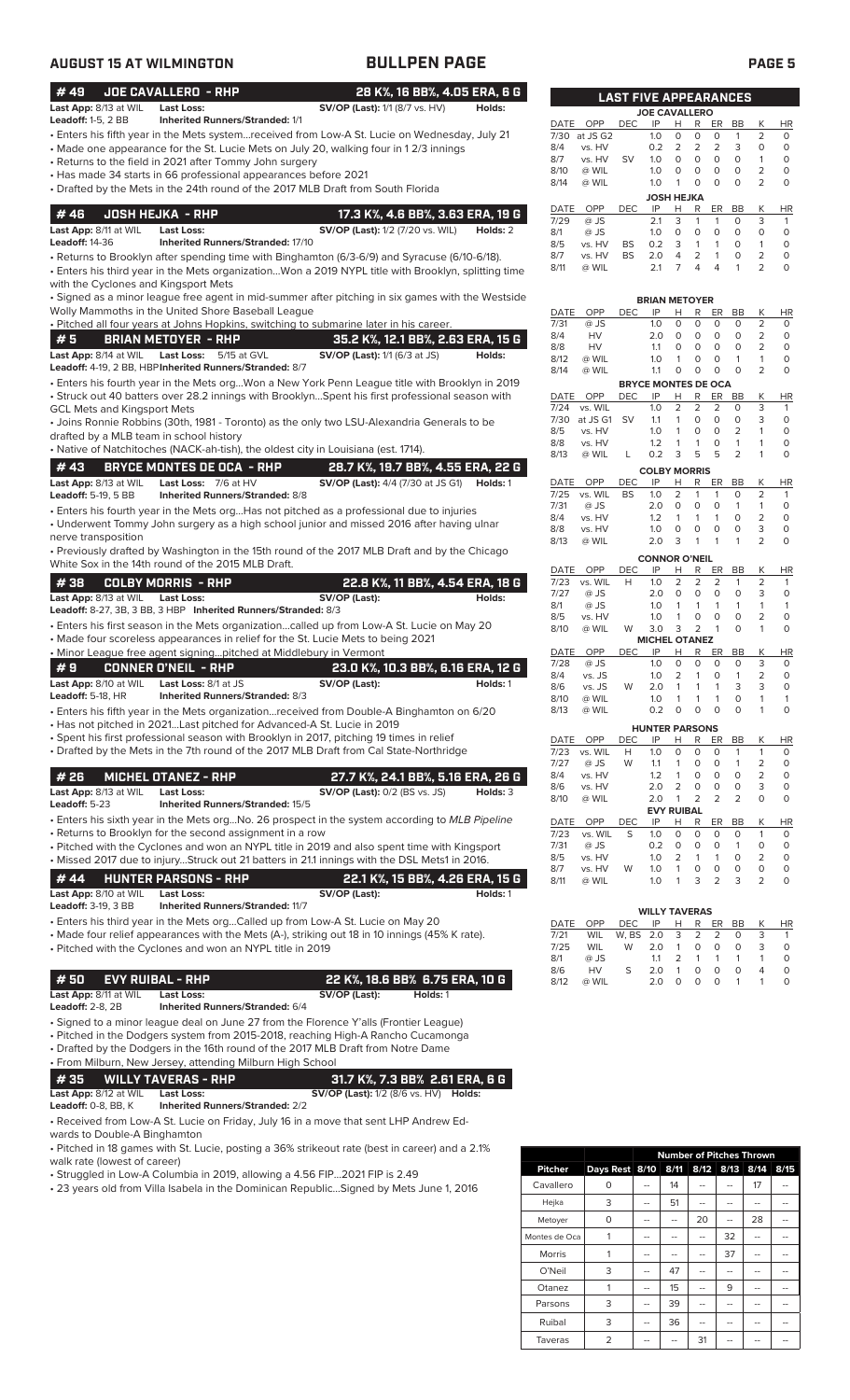| INDIVIDUAL BATTING HIGHS                                                    |
|-----------------------------------------------------------------------------|
|                                                                             |
|                                                                             |
|                                                                             |
|                                                                             |
|                                                                             |
|                                                                             |
|                                                                             |
| Home Runs, Consecutive Games Three games (2x, last: Luke Ritter, 6/18-6/21) |
|                                                                             |
|                                                                             |
|                                                                             |
|                                                                             |
|                                                                             |
| Most Strikeouts, Game4 (15x, Francisco Alvarez, 8/8 vs. Hudson Valley)      |
|                                                                             |
| Most Extra-Base Hits, Game 3 (3x, Cody Bohanek, 6/15 at Wilmington)         |
|                                                                             |
| <b>TEAM BATTING HIGHS</b>                                                   |
|                                                                             |
|                                                                             |
|                                                                             |
|                                                                             |
|                                                                             |
|                                                                             |
|                                                                             |
|                                                                             |
|                                                                             |
|                                                                             |
|                                                                             |
|                                                                             |
|                                                                             |
|                                                                             |
|                                                                             |

### **FIELDING**

Most Errors, Team, Game...............................................................................6 (5/7 at Asheville) Most Errors, Individual, Game....... 2 (7x, last: Ronny Mauricio, 7/30 at Jersey Shore G2) Most Double Plays Turned, Nine-Inning Game.......................... 3 (5/19 vs. Hudson Valley) Consecutive Errorless Games, Team...

### **STARTERS BY POSITION**

**C-** Alvarez (33), Mena (20), Uriarte (19), Senger (9), Gaddis (5)

**1B-** Genord (49), Vasquez (27), Ritter (5), Bohanek (4), Winaker (2)

**2B-** Ritter (38), Gonzalez (28), Walters (12), Fermin (4), Peroza (1), Tiberi (1), Struble (1), McNeil (1), Bohanek (1)

**3B-** Baty (41), Bohanek (20), Peroza (8), Tiberi (7), Fermin (7), Gaddis (1), Gonzalez (1)

**SS-** Mauricio (69), Bohanek (6), Gonzalez (5), Walters (4), Fermin (3)

**LF-** Duplantis (41), Tiberi (12), Suozzi (9), Vasquez (7), Ashford (6), Bohanek (4), Baty (3), Murphy (1), Palmer (1), Winaker (1), Kleszcz (1), Struble (1)

**CF-** Duplantis (38), Hernandez (23), Mangum (8), Hernandez (8), Palmer (8), Molina (6), Ota (2), Murphy (2), Ashford (1)

**RF-** Ashford (38), Struble (15), Molina (10), Kleszcz (6), Bohanek (5), Winaker (4), Hernandez (4), Murphy (2), Ota (1), Suozzi (1)

**DH-** Alvarez (25), Mauricio (10), Genord (8), Vasquez (8), Baty (7), Ritter (4), Bohanek (3), Tiberi (3), Hernandez (3), Peroza (2), Ashford (2), Senger (2), Mena (2), Walters (2), Fermin (2), Mangum (1), Gaddis (1), Struble (1), Titus (1)

### **STARTERS BY BATTING ORDER**

**1st -** Duplantis (71), Bohanek (4), Struble (3), Palmer (3), Tiberi (2), Mangum (2), Ashford (1), McNeil (1)

**2nd -** Bohanek (18), Fermin (15), Mauricio (10), Duplantis (8), Palmer (6), Ashford (6), Gonzalez (6), Mangum (5), Winaker (4), Tiberi (3), Struble (3), Walters (2), Alvarez (2), Ritter (1)

**3rd -** Mauricio (71), Baty (15), Alvarez (1)

**4th-** Baty (37), Alvarez (31), Ritter (9), Vasquez (8), Genord (2)

**5th-** Alvarez (25), Vasquez (22), Ritter (14), Bohanek (5), Genord (5), Senger (4), Ashford (4), Gonzalez (3), Ota (2), Fermin (1), Hernandez (1), Peroza (1)

**6th-** Ritter (18), Genord (18), Ashford (12), Bohanek (7), Gonzalez (7), Peroza (7), Hernandez (3), Senger (3), Mena (2), Winaker (2), Kleszcz (2), Fermin (1), Ota (1), Suozzi (1) Tiberi (1), Uriarte (1)

**7th-** Genord (24), Ashford (12), Gonzalez (11), Tiberi (5), Ritter (4), Vasquez (4), Bohanek (4), Ashford (3), Senger (3), Uriarte (3), Hernandez (2), Kleszcz (2), Peroza (2), Walters (2), Me (2), Suozzi (1), Winaker (1), Gaddis (1), Murphy (1)

**8th-** Tiberi (11), Hernandez (10), Genord (9), Uriarte (8), Mena (8), Ashford (8), Vasquez (6), Walters (6), Gonzalez (4), Gaddis (3), Bohanek (3), Murphy (2), Suozzi (2), Kleszcz (2), Peroza (1), Senger (1), Molina (1), Struble (1), Titus (1)

**9th-** Molina (16), Hernandez (14), Mena (9), Struble (8), Walters (7), Uriarte (7), Suozzi (6), Gad-

dis (5), Bohanek (3), Gonzalez (3), Mangum (2), Kleszcz (2), Tiberi (1), Murphy (2)

|             | <b>CATCHERS STEALING</b> |     |            |             | <b>MULTI-RUN INNINGS</b> |                  |
|-------------|--------------------------|-----|------------|-------------|--------------------------|------------------|
| <b>Name</b> | CS                       | ATT | <b>PCT</b> | <b>Runs</b> | <b>Times</b>             | Last             |
| Alvarez     | 13                       | 51  | 24%        | 6           | 3                        | 4th, 8/10 at WIL |
| Gaddis      | O                        | 4   | 0%         | 5           |                          | 6th, 8/6 vs. HV  |
| Mena        | 3                        | 28  | 11%        | 4           |                          | 6th, 7/27 at JS  |
| Senger      | 2                        | 10  | 20%        | 3           | 28                       | 8th, 8/13 at WIL |
| Uriarte     | 11                       | 31  | 35%        | っ           | 53                       | 9th, 8/12 at WIL |
|             |                          |     |            |             |                          |                  |
| Team        | 29                       | 126 | 23%        |             |                          |                  |

|                                        |    | - 3          | $4 \overline{5}$ |                            |  |  | 6 7 8 9 10 + TOTALS |
|----------------------------------------|----|--------------|------------------|----------------------------|--|--|---------------------|
| OPPONENTS 47 58 64 48 42 53 36 52 26 5 |    |              |                  |                            |  |  | 410                 |
| <b>BKLYN</b>                           | 39 | 34   42   50 |                  | 39   52   46   55   23   6 |  |  | 374                 |

### **AUGUST 15 AT WILMINGTON HIGH/LOW & CHARTS PAGE 6**

| INDIVIDUAL PITCHING HIGHS                                            |
|----------------------------------------------------------------------|
|                                                                      |
|                                                                      |
| Most Home Runs Allowed, Game 4 (2x, Jose Butto, 6/6 at Jersey Shore) |
|                                                                      |
|                                                                      |
|                                                                      |
|                                                                      |
|                                                                      |
|                                                                      |
|                                                                      |
|                                                                      |
|                                                                      |

|                                                                                       | <b>TEAM PITCHING HIGHS</b> |
|---------------------------------------------------------------------------------------|----------------------------|
|                                                                                       |                            |
|                                                                                       |                            |
|                                                                                       |                            |
| Fewest Runs Allowed, Game  0 (3x, last: 7/30 at Jersey Shore G1 - 7 innings)          |                            |
|                                                                                       |                            |
|                                                                                       |                            |
|                                                                                       |                            |
|                                                                                       |                            |
|                                                                                       |                            |
| Most Strikeouts, Nine Innings …………………………………………………………………15 (3x, 7/6 vs. Hudson Valley) |                            |
| Most Strikeouts, Extra Innings  10 (2x, 7/7 at Hudson Valley - 10 innings)            |                            |
|                                                                                       |                            |
|                                                                                       |                            |
|                                                                                       |                            |
|                                                                                       |                            |
| Most Pitchers Used, Extra Innings5 (5/23 vs. Hudson Valley - 12 innings)              |                            |
|                                                                                       |                            |

|                                                                                    | <b>TEAM MISCELLANEOUS</b> |
|------------------------------------------------------------------------------------|---------------------------|
|                                                                                    |                           |
| Longest Game, Time, Extra-Inning Game3:30 (6/23 vs. Jersey Shore - 10 innings)     |                           |
| Shortest Game, Time Nine-Inning Game.  2:20 (2x, 5/18 vs. HV & 8/14 at Wilmington) |                           |
|                                                                                    |                           |
|                                                                                    |                           |
|                                                                                    |                           |
|                                                                                    |                           |
|                                                                                    |                           |
|                                                                                    |                           |
|                                                                                    |                           |
|                                                                                    |                           |
|                                                                                    |                           |
|                                                                                    |                           |
| OUTFIELD ASSISTS [11]                                                              | RECORD BREAKDOWN          |

# **NAME TOTAL**

|  | Duplantis<br>Ashford<br>Molina<br>Winaker<br><b>Bohanek</b> | 5<br>3 | 8/5 vs. HV<br>7/23 vs. WIL<br>5/21 vs. HV<br>5/6 at ASH<br>7/6 at HV |
|--|-------------------------------------------------------------|--------|----------------------------------------------------------------------|
|--|-------------------------------------------------------------|--------|----------------------------------------------------------------------|

| UNIFORM RECORDS          |         |
|--------------------------|---------|
| <b>Home White</b>        | $7-5$   |
| <b>Road Gray</b>         | 14-30   |
| <b>Championship Gold</b> | $9-12$  |
| <b>Coney Island</b>      | $0 - 2$ |
| Los Jefes                | $1-0$   |
|                          |         |
|                          |         |
|                          |         |
|                          |         |
|                          |         |
|                          |         |
|                          |         |
|                          |         |
|                          |         |
|                          |         |

| (LAST)                       |                               |  |
|------------------------------|-------------------------------|--|
|                              |                               |  |
| vs. HV<br><sup>/s. WIL</sup> |                               |  |
| vs. HV<br>at ASH             |                               |  |
| at HV                        |                               |  |
|                              |                               |  |
|                              |                               |  |
|                              |                               |  |
|                              |                               |  |
|                              |                               |  |
|                              |                               |  |
|                              |                               |  |
| $7-5$                        |                               |  |
|                              | Non Quality Start  27-48      |  |
| 30                           |                               |  |
|                              |                               |  |
| $-12$                        |                               |  |
| $-2$                         | Score 4 or More Runs 30-15    |  |
|                              |                               |  |
| $1 - 0$                      |                               |  |
|                              | Do Not Allow a Home Run 18-18 |  |
|                              | Hit More Home Runs 19-9       |  |
|                              | Opponent Hits More HRs3-21    |  |
|                              |                               |  |
|                              |                               |  |
|                              |                               |  |
|                              |                               |  |
|                              |                               |  |
|                              |                               |  |
|                              |                               |  |
|                              |                               |  |
|                              | Opponent Scores First 10-37   |  |
|                              |                               |  |
|                              |                               |  |
|                              |                               |  |
|                              |                               |  |
|                              |                               |  |
|                              | First Game of Series  8-7     |  |
|                              |                               |  |
|                              |                               |  |
|                              |                               |  |
|                              |                               |  |
|                              |                               |  |
|                              |                               |  |
| <b>Date</b>                  |                               |  |

## **Name Umpire Date** Joe GenordDylan Bradley 7/9 at HV **EJECTIONS**

Ed Blankmeyer Joe Belangia 7/11 at HV

**MISC. WINS**

|                                        | . |  |
|----------------------------------------|---|--|
| Come from Behind Wins  13 (8/8 vs. HV) |   |  |
| Wins in Last At-Bat 6 (8/8 vs. WIL)    |   |  |
| Walk-off Wins 4 (8/8 vs. WIL)          |   |  |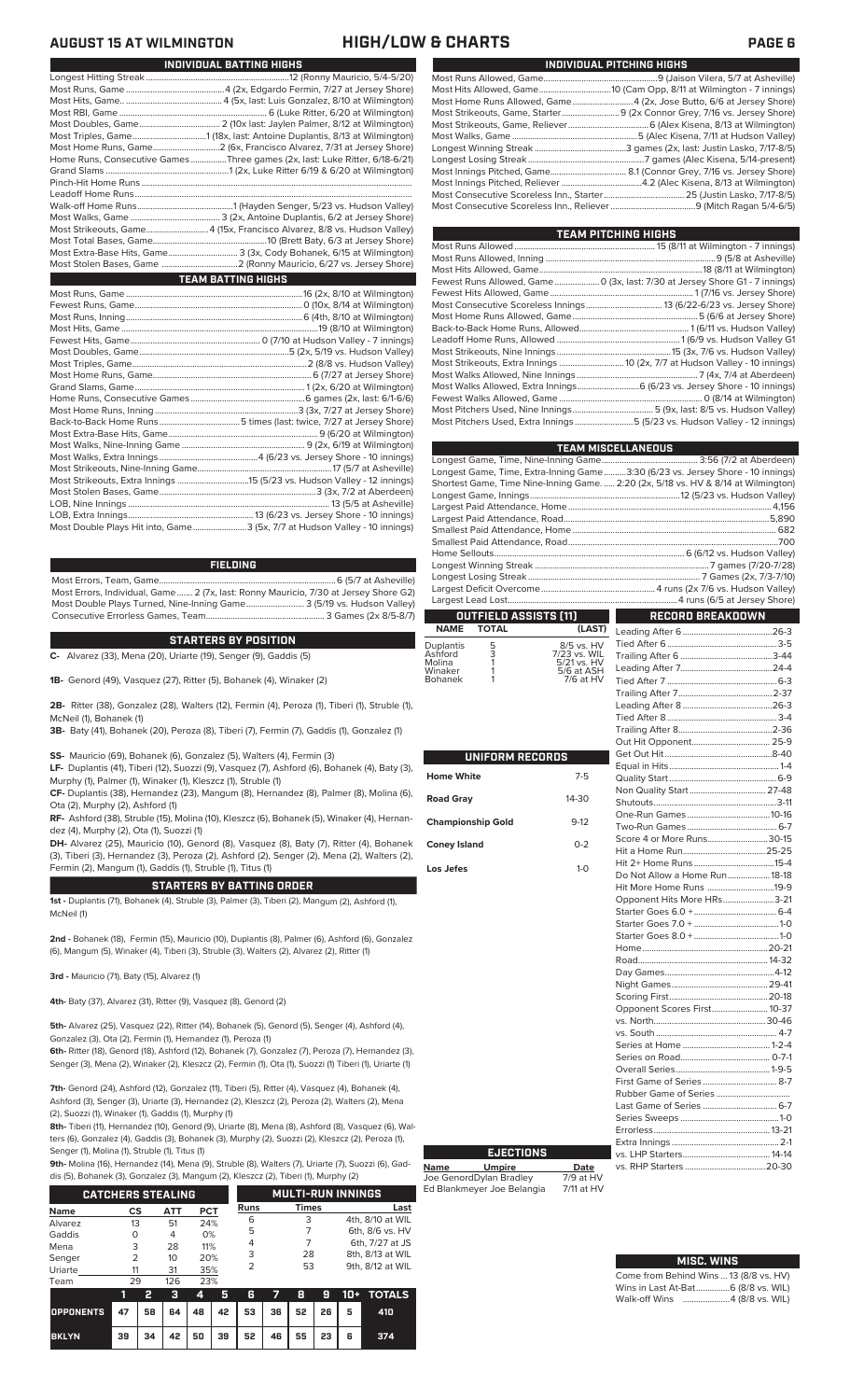# **AUGUST 15 AT WILMINGTON GAME BY GAME RESULTS PAGE 7**

|              | <b>GAME-BY-GAME RESULTS</b> |                                 |                |           |               |                   |         |                                                                         |                               |                             |             |                   |
|--------------|-----------------------------|---------------------------------|----------------|-----------|---------------|-------------------|---------|-------------------------------------------------------------------------|-------------------------------|-----------------------------|-------------|-------------------|
| <b>DATE</b>  | GM#                         | OPPONENT                        | W-L/TIME SCORE |           | <b>RECORD</b> | POSITION          | GA/GB   | <b>WINNING PITCHER</b>                                                  | <b>LOSING PITCHER</b>         | <b>SAVE</b>                 | <b>TIME</b> | <b>ATTENDANCE</b> |
| 5/4          | 1                           | at Asheville                    | W              | $8 - 2$   | $1-0$         | T <sub>1st</sub>  | $+1$    | Josh Walker (1-0)                                                       | Blair Henley (0-1)            |                             | 3:16        | 1,200             |
| 5/5          | $\overline{2}$              | at Asheville                    | L              | $6-1$     | $1 - 1$       | T <sub>2</sub> nd | $-1$    | Chandler Casey (1-0)                                                    | Jose Butto (1-0)              |                             | 3:26        | 1,200             |
| 5/6          | 3                           | at Asheville                    | L              | $11 - 4$  | $1 - 2$       | T3rd              | $-2$    | Matt Ruppenthal (1-0)                                                   | Oscar Rojas (0-1)             |                             | 3:10        | 1,200             |
| 5/7          | 4                           | at Asheville                    | L              | $13 - 7$  | $1 - 3$       | T3rd              | $-3$    | R.J. Freure (1-0)                                                       | Jaison Vilera (0-1)           |                             | 3:44        | 1,200             |
| 5/8          | 5                           | at Asheville                    | W              | $16-12$   | $2 - 3$       | T3rd              | -3      | Alec Kisena (1-0)                                                       | Juan Pablo Lopez (1-0)        |                             | 3:52        | 1,200             |
| 5/9          |                             | at Asheville                    |                |           |               |                   |         | Cancelled due to non-COVID-related illness                              |                               |                             |             |                   |
| 5/10         |                             | OFF DAY                         |                |           |               |                   |         |                                                                         |                               |                             |             |                   |
| 5/11         | 6                           | at Greenville                   | W              | $6-1$     | $3-3$         | 2 <sub>nd</sub>   | $-2.5$  | Josh Walker (2-0)                                                       | Jay Groome (0-2)              |                             | 3:00        | 1,995             |
| 5/12         | 7                           | at Greenville                   | W              | $3-2$     | $4 - 3$       | 2nd               | $-1.5$  | Brian Metoyer (1-0)                                                     | Yusniel Padron-Artilles (0-2) | Mitch Ragan (1)             | 3:14        | 1,819             |
| 5/13         | 8                           | at Greenville                   | L              | $8 - 2$   | $4 - 4$       | 2nd               | $-2.5$  | Chris Murphy (1-1)                                                      | Oscar Rojas (0-2)             |                             | 3:21        | 2,485             |
| 5/14         | 9                           | at Greenville                   | L              | $5-1$     | $4 - 5$       | 4th               | $-2.5$  | Brayan Bello (2-0)                                                      | Alec Kisena (1-1)             |                             | 2:54        | 2,732             |
| 5/15         | 10                          | at Greenville                   | L              | $8 - 4$   | $4-6$         | 4th               | $-3.5$  | Yorvin Pantoja (1-0)                                                    | Brian Metoyer (1-1)           |                             | 2:52        | 2,883             |
| 5/16         | 11                          | at Greenville                   | L              | $10-9$    | $4 - 7$       | 4th               | $-3.5$  | Jake Wallace (1-0)                                                      | Eric Orze (0-1)               |                             | 3:09        | 2,818             |
| 5/17         |                             | OFF DAY                         |                |           |               |                   |         |                                                                         |                               |                             |             |                   |
| 5/18         | 12                          | <b>Hudson Valley</b>            | L              | $4 - 3$   | $4 - 8$       | 5th               | $-4.5$  | Zach Greene (1-1)                                                       | Andrew Edwards (0-1)          |                             | 2:29        | 1,315             |
| 5/19         | 13                          | <b>Hudson Valley</b>            | W              | $14-0$    | $5-8$         | 5th               | $-3.5$  | Allan Winans (1-0)                                                      | Jhony Brito (0-1)             |                             | 3:01        | 810               |
| 5/20         | 14                          | <b>Hudson Valley</b>            | L              | $6-1$     | $5-9$         | 5th               | $-3.5$  | Luis Medina (2-0)                                                       | Jaison Vilera (0-2)           |                             | 2:42        | 682               |
| 5/21         | 15                          | <b>Hudson Valley</b>            | W              | $4-1$     | $6-9$         | 5th               | $-3.5$  | Josh Walker (3-0)                                                       | Josh Maciejewski (2-1)        | Eric Orze (1)               | 2:33        | 998               |
| 5/22         | 16                          | <b>Hudson Valley</b>            | г              | $5-3$     | $6-10$        | 5th               | $-4.5$  | Ken Waldichuk (1-0)                                                     | Cam Opp (0-1)                 |                             | 3:14        | 1,624             |
| 5/23         | 17                          | <b>Hudson Valley</b>            | W              | $6-5(12)$ | $7-10$        | 5th               | $-3.5$  | Josh Hejka (1-0)                                                        | Zach Greene (1-2)             |                             | 3:24        | 1,261             |
| 5/24         |                             | OFF DAY                         |                |           |               |                   |         |                                                                         |                               |                             |             |                   |
| 5/25         | 18                          | Aberdeen                        | L              | $8-1$     | $7 - 11$      | 5th               | $-4.5$  | Drew Rom (2-0)                                                          | Oscar Rojas (0-3)             |                             | 2:52        | 861               |
| 5/26         | 19                          | Aberdeen                        |                |           |               |                   |         | 5/26 game postponed due to rain, makeup scheduled for doubleheader 5/27 |                               |                             |             |                   |
| 5/27         | 19                          | Aberdeen                        | L              | $6-2(7)$  | $7-12$        | 5th               | $-5.5$  | Grayson Rodriguez (3-0)                                                 | Jaison Vilera (0-3)           |                             | 2:14        |                   |
|              | 20                          | Aberdeen                        | г              | $10-1(7)$ | $7-13$        | 5th               | $-6.5$  | Morgan McSweeney (2-0)                                                  | Cam Opp (0-2)                 |                             | 2:37        | 926               |
| 5/28         | 21                          | Aberdeen                        |                |           |               |                   |         | 5/28 game postponed due to rain, makeup scheduled for doubleheader 8/25 |                               |                             |             |                   |
| 5/29         | 21                          | Aberdeen                        | г              | $4-1$     | $7 - 14$      | 5th               | $-7.5$  | <b>Garrett Stallings (3-1)</b>                                          | Alec Kisena (1-2)             | <b>Connor Gillispie (1)</b> | 2:52        | 1,509             |
| 5/30         | 22                          | Aberdeen                        |                |           |               |                   |         | 5/30 game posted to a later date to be determined                       |                               |                             |             |                   |
| 5/31         |                             | OFF DAY                         |                |           |               |                   |         |                                                                         |                               |                             |             |                   |
|              |                             |                                 |                |           |               |                   |         | MAY [7-14]                                                              |                               |                             |             |                   |
| 6/1          | 22                          | at Jersey Shore                 | W              | $11 - 5$  | $8-14$        | T4th              | $-7.5$  | Jose Butto (1-1)                                                        | Josh Hendrickson (0-1)        |                             | 3:03        | 2,077             |
| 6/2          | 23                          | at Jersey Shore                 | L              | $4-1$     | $8 - 15$      | 5th               | $-8.5$  | Carlo Reyes (1-0)                                                       | Justin Lasko (0-1)            | Blake Brown (1)             | 2:44        | 1,591             |
| 6/3          | 24                          | at Jersey Shore                 | W              | $6 - 4$   | $9 - 15$      | 4th               | $-8.5$  | Bryce Montes de Oca (1-0)                                               | Jack Perkins (0-1)            | Brian Metoyer (1)           | 3:15        | 1,473             |
| 6/4          | 25                          | at Jersey Shore                 | L              | $5-4(7)$  | $9-16$        | 5th               | $-9.0$  | Aneurys Zabala (2-2)                                                    | Allan Winans (1-1)            |                             | 2:12        | 2,399             |
| 6/5          | 26                          | at Jersey Shore                 | L              | $5 - 4$   | $9 - 17$      | 5th               | $-9.0$  | Mike Adams (1-1)                                                        | Mitch Ragan (0-1)             |                             | 2:36        | 2,122             |
| 6/6          | 27                          | at Jersey Shore                 | L              | $11-6$    | $9-18$        | 5th               | $-9.5$  | Nick Lackney (1-0)                                                      | Jose Butto (1-2)              |                             | 3:31        | 2,041             |
| 6/7          |                             | OFF DAY                         |                |           |               |                   |         |                                                                         |                               |                             |             |                   |
| 6/9          | 28                          | <b>Hudson Valley</b>            | L              | $3-2(7)$  | $9-19$        | 5th               | $-10.5$ | Tanner Myatt (1-0)                                                      | Justin Lasko (0-2)            | Justin Wilson (1)           | 2:22        |                   |
|              | 29                          | <b>Hudson Valley</b>            | W              | $5-3(7)$  | 10-19         | 5th               | $-9.5$  | Eric Orze (1-1)                                                         | Luis Medina (2-1)             | Bryce Montes de Oca (1)     | 2:02        | 1,211             |
| 6/10         | 30                          | <b>Hudson Valley</b>            | L              | $1-0$     | 10-20         | 5th               | $-9.5$  | <b>Barrett Loseke (2-1)</b>                                             | Cam Opp (0-3)                 | Zach Greene (1)             | 2:37        | 1,396             |
| 6/11         | 31                          | <b>Hudson Valley</b>            | L              | 8-0       | $10 - 21$     | 5th               | $-9.5$  | Ken Waldichuk (2-0)                                                     | Jaison Vilera (0-4)           |                             | 3:06        | 1,597             |
| 6/12         | 32                          | <b>Hudson Valley</b>            | г              | $5-4$     | 10-22         | 5th               | $-9.5$  | Nelson Alvarez (2-0)                                                    | Bryce Montes de Oca (1-1)     | Justin Wilson (2)           | 3:22        | 2,194             |
| 6/13<br>6/14 | 33                          | <b>Hudson Valley</b><br>OFF DAY | L              | 5-0       | $10 - 23$     | 5th               | $-9.5$  | Hayden Wesneski (1-1)                                                   | Allan Winans (1-2)            |                             | 2:50        | 1,749             |
| 6/15         | 34                          | at Wilmington                   | W              | $3-1$     | $11 - 23$     | 5th               | $-8.5$  |                                                                         | Zach Brzykcy (2-1)            | Andrew Edwards (1)          | 2:21        | 1,188             |
| 6/16         | 35                          | at Wilmington                   | L              | $5 - 2$   | $11 - 24$     | 5th               | $-9.5$  | Brian Metoyer (2-1)<br>Amos Willingham (1-0)                            | Eric Orze (1-2)               | Reid Schaller (3)           | 2:51        | 700               |
| 6/17         | 36                          | at Wilmington                   | L              | $8 - 4$   | $11 - 25$     | 5th               | $-10.5$ | Joan Adon (3-1)                                                         | Alec Kisena (1-3)             |                             | 2:54        | 1,009             |
| 6/18         | 37                          | at Wilmington                   | W              | $7 - 5$   | $12 - 25$     | 5th               | $-10$   | Mitch Ragan (1-1)                                                       | Reid Schaller (1-1)           |                             | 2:52        | 2,565             |
| 6/19         | 38                          | at Wilmington                   | L              | $9 - 8$   | $12 - 26$     | 5th               | $-11$   | Christian Vann (2-0)                                                    | Andrew Edwards (0-2)          |                             | 3:26        | 1,899             |
| 6/20         | 39                          | at Wilmington                   | W              | $13-1$    | $13 - 26$     | 5th               | $-11$   | Justin Lasko (1-2)                                                      | Alfonso Hernanndez (0-1)      |                             | 2:44        | 2,722             |
| 6/21         |                             | OFF DAY                         |                |           |               |                   |         |                                                                         |                               |                             |             |                   |
| 6/22         | 40                          | <b>Jersey Shore</b>             | L              | $7-5$     | 13-27         | 5th               | $-12$   | <b>Manuel Silva (1-0)</b>                                               | Jaison Vilera (0-5)           | Aneurys Zabala (3)          | 3:01        | 2,307             |
| 6/23         | 41                          | <b>Jersey Shore</b>             | W              | 3-2 (10)  | 14-27         | 5th               | $-12$   | Mitch Ragan (2-1)                                                       | Andrew Brown (2-2)            |                             | 3:30        | 1,595             |
| 6/24         | 42                          | <b>Jersey Shore</b>             | L              | 3-0       | 14-28         | 5th               | $-13$   | Kevin Gowdy (2-3)                                                       | Jose Butto (1-3)              | Blake Brown (2)             | 2:52        | 1,906             |
| 6/25         | 43                          | <b>Jersey Shore</b>             | W              | $7-2$     | 15-28         | 5th               | $-13$   | Cam Opp (1-3)                                                           | Jonathan Hughes (2-3)         |                             | 2:44        | 2,194             |
| 6/26         | 44                          | <b>Jersey Shore</b>             | W              | $8 - 5$   | 16-28         | 5th               | $-13$   | Michel Otanez (1-0)                                                     | Mark Potter (0-2)             |                             | 3:13        | 2,363             |
| 6/27         | 45                          | <b>Jersey Shore</b>             | L              | $3-0$     | 16-29         | 5th               | $-13$   | Dominic Pipkin (2-0)                                                    | Justin Lasko (1-3)            | Blake Brown (3)             | 2:43        | 2,253             |
| 6/28         |                             | OFF DAY                         |                |           |               |                   |         |                                                                         |                               |                             |             |                   |
| 6/29         | 46                          | at Aberdeen                     | L              | $7 - 3$   | 16-30         | 5th               | $-14$   | Garrett Stallings (4-3)                                                 | Alec Kisena (1-4)             | Garrett Farmer (4)          | 2:40        | 1,347             |
| 6/30         | 47                          | at Aberdeen                     | L              | $2-1(7)$  | $16 - 31$     | 5th               | $-14.5$ | Clayton McGinness (1-1)                                                 | Jose Butto (1-4)              | Logan Gillaspie (1)         | 1:53        |                   |
|              | 48                          | at Aberdeen                     | W              | $7-6(7)$  | 17-31         | 5th               | $-14.5$ | Jaison Vilera (1-5)                                                     | Kade Strowd (0-2)             | Mitch Ragan (2)             | 2:31        | 2,405             |
|              |                             |                                 |                |           |               |                   |         | <b>JUNE (10-17)</b>                                                     |                               |                             |             |                   |
| 7/1          | 49                          | at Aberdeen                     | L              | $2-0(6)$  | 17-32         | 5th               | $-15$   | Drew Rom (5-0)                                                          | Cam (1-4)                     |                             | 1:50        | 1,077             |
| 7/2          | 50                          | at Aberdeen                     | W              | $6 - 5$   | 18-32         | 5th               | $-14$   | Colby Morris (1-0)                                                      | Connor Gillispie (4-4)        | Bryce Montes de Oca (2)     | 3:56        | 2,004             |
| 7/3          | 51                          | at Aberdeen                     | L              | $4 - 3$   | 18-33         | 5th               | $-14.5$ | Xavier Moore (1-0)                                                      | Mitch Ragan (2-2)             |                             | 3:00        | 4,668             |
| 7/4          | 52                          | at Aberdeen                     | L              | $7 - 2$   | 18-34         | 5th               | $-15.5$ | Garrett Stallings (5-3)                                                 | Alec Kisena (1-5)             |                             | 2:31        | 3,001             |
| 7/5          |                             | OFF DAY                         |                |           |               |                   |         |                                                                         |                               |                             |             |                   |
| 7/6          | 53                          | at Hudson Valley                | L              | $9 - 7$   | 18-35         | 5th               | $-16.5$ | Charlie Ruegger (4-4)                                                   | Bryce Montes de Oca (1-2)     | Derek Craft (2)             | 3:15        | 1,687             |
| 7/7          | 54                          | at Hudson Valley                | L              | $3-2(10)$ | 18-36         | 5th               | $-17.5$ | Barrett Loseke (3-1)                                                    | Josh Hejka (1-1)              |                             | 2:55        | 2,688             |
| 7/8          | 55                          | at Hudson Valley                | 7:05 p.m.      |           |               |                   |         | Game postponed due to rain, doubleheader scheduled for 7/10             |                               |                             |             |                   |
| 7/9          | 55                          | at Hudson Valley                | L              | $6 - 4$   | 18-37         | 5th               | $-18.5$ | Jhony Brito (3-3)                                                       | Cam Opp (1-5)                 |                             | 3:06        | 3,896             |
| 7/10         | 56                          | at Hudson Valley                | L              | $7-1(7)$  | 18-38         | 5th               | $-19.5$ | Mitch Spence (3-1)                                                      | Connor Grey (0-1)             |                             | 2:22        |                   |
|              | 57                          | at Hudson Valley                |                | $5-0(7)$  | 18-39         | 5th               | $-20.5$ | Nick Ernst (4-0)                                                        | Justin Lasko (1-4)            |                             | 2:03        | 3 1 1 1           |

7/11 58 at Hudson Valley W 10-3 19-39 5th -19.5 Josh Hejka (2-1) Shawn Semple (3-1) 3:20 2,892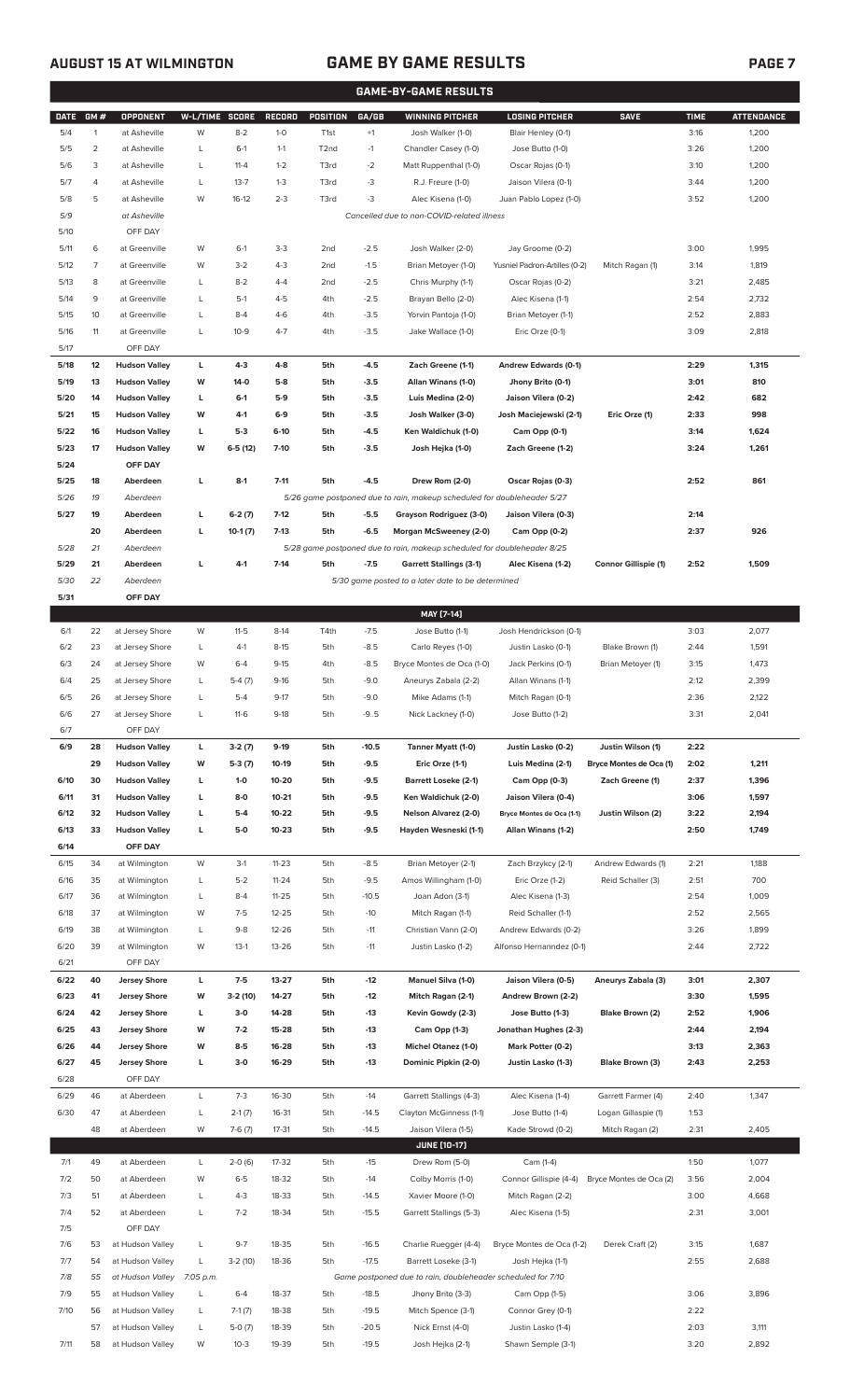**AUGUST 15 AT WILMINGTON GAME-BY-GAME PAGE 8**

| <b>DATE</b>  | <b>GM#</b> | OPPONENT                   | W-L/TIME SCORE         |                   | RECORD         | POSITION   | GA/GB        | <b>WINNING PITCHER</b>                                      | <b>LOSING PITCHER</b>                | <b>SAVE</b>              | <b>TIME</b> | <b>ATTENDANCE</b> |
|--------------|------------|----------------------------|------------------------|-------------------|----------------|------------|--------------|-------------------------------------------------------------|--------------------------------------|--------------------------|-------------|-------------------|
| 7/12         |            | OFF DAY                    |                        |                   |                |            |              |                                                             |                                      |                          |             |                   |
| 7/13         | 59         | <b>Jersey Shore</b>        | W                      | $1 - 0$           | 20-39          | 5th        | $-19.5$      | <b>Michel Otanez (2-0)</b>                                  | Blake Brown (0-1)                    |                          | 2:34        | 2,681             |
| 7/14         | 60         | <b>Jersey Shore</b>        | L                      | $3-2$             | 20-40          | 5th        | $-19.5$      | Carlo Reyes (2-1)                                           | Andrew Edwards (0-3)                 |                          | 3:13        | 1,898             |
| 7/15         | 61         | <b>Jersey Shore</b>        | L                      | $13-3$            | 20-41          | 5th        | $-19$        | Dominic Popkin (4-1)                                        | Cam Opp (1-6)                        | Aiden Anderson (2)       | 3:24        | 1,595             |
| 7/16         | 62         | <b>Jersey Shore</b>        | W                      | $6-1$             | 21-41          | 5th        | $-19$        | Connor Grey (1-1)                                           | Tom Sutera (0-1)                     |                          | 2:50        | 1,949             |
| 7/17         | 63         | <b>Jersey Shore</b>        | W                      | $6-1$<br>$7-1$    | 22-41          | 5th        | $-19$        | Justin Lasko (2-4)                                          | Kevin Gowdy (3-5)                    |                          | 2:56        | 2,422             |
| 7/18         | 64         | <b>Jersey Shore</b>        | L                      |                   | 22-42          | 5th        | $-20$        | Carlo Reyes (3-1)                                           | Alec Kisena (1-6)                    | Tyler Burch (3)          | 2:52        | 1,570             |
| 7/19         |            | OFF DAY                    |                        |                   |                |            |              |                                                             |                                      |                          |             |                   |
| 7/20         | 65         | Wilmington                 | W                      | $8-6$             | 23-42          | 5th        | $-20$        | Jaison Vilera (2-5)                                         | Evan Lee (1-3)                       | Hejka                    | 3:18        | 1,086             |
| 7/21         | 66<br>67   | Wilmington                 | W                      | $5-3$             | 24-42          | 5th        | -20          | Willy Taveras (1-0)                                         | Kyle Hinton (0-1)                    | Bryce Montes de Oca (3)  | 2:53        | 1,456             |
| 7/22<br>7/23 | 68         | Wilmington                 | W<br>W                 | $10 - 2$<br>$5-4$ | 25-42<br>26-42 | 5th<br>5th | -20          | Justin Lasko (3-4)                                          | Alex Troop (4-4)                     |                          | 3:00        | 3,430             |
| 7/24         | 69         | Wilmington                 | W                      | $8-3$             | 27-42          | 5th        | -19          | J.T. Ginn (1-0)                                             | <b>Mitchell Parker (0-1)</b>         |                          | 3:12        |                   |
| 7/25         | 70         | Wilmington<br>Wilmington   | W                      | $5-4$             | 28-42          | 5th        | -18<br>$-18$ | Mitch Ragan (1-0)<br><b>Willy Taveras (2-0)</b>             | Joan Udon (3-4)<br>Kyle Hinton (0-2) |                          | 3:12        | 2,924<br>1,703    |
| 7/26         |            | OFF DAY                    |                        |                   |                |            |              |                                                             |                                      |                          |             |                   |
| 7/27         | 71         | at Jersey Shore            | W                      | $14 - 5$          | 29-42          | 5th        | $-17$        | Hunter Parsons (1-0)                                        | Jonathan Hughes (3-5)                |                          | 3:04        | 3,270             |
| 7/28         | 72         | at Jersey Shore            | L                      | $3-1$             | 29-43          | 5th        | $-17$        | Jhordany Mezquita (2-5)                                     | Cam Opp (1-7)                        | Tyler Burch (4)          | 3:04        | 2,590             |
| 7/29         | 73         | at Jersey Shore            |                        |                   |                |            |              | Game postponed due to rain, doubleheader scheduled for 7/30 |                                      |                          |             |                   |
| 7/30         | 73         | at Jersey Shore            | W                      | $4-0(7)$          | 30-43          | 5th        | $-17.5$      | Justin Lasko (4-4)                                          | Dominic Pipkin (4-2)                 | Bryce Montes de Oca (4)  | 2:20        |                   |
| 7/30         | 74         | at Jersey Shore            | L                      | $3-0(7)$          | 30-44          | 5th        | $-17$        | Ethan Lindow (3-4)                                          | J.T. Ginn (1-1)                      |                          | 1:46        | 5,890             |
| 7/31         | 75         | at Jersey Shore            | L                      | $4 - 3$           | 30-45          | 5th        | $-18$        | Victor Vargas (1-0)                                         | Alec Kisena (1-7)                    | Manuel Silva (2)         | 2:49        | 4,044             |
|              |            |                            |                        |                   |                |            |              | JULY [13-14]                                                |                                      |                          |             |                   |
| 8/1          | 76         | at Jersey Shore            | L                      | $4 - 3$           | 30-46          | 5th        | $-19$        | Tom Sutera (2-2)                                            | Conner O'Neil (0-1)                  | Blake Brown (5)          | 2:42        | 2,535             |
| 8/2          |            | OFF DAY                    |                        |                   |                |            |              |                                                             |                                      |                          |             |                   |
| 8/3          | 77         | <b>Hudson Valley</b>       | Г                      | 5-0               | 30-47          | 5th        | -20          | Randy Vasquez (2-0)                                         | Jaison Vilera (2-6)                  |                          | 3:01        | 1,253             |
| 8/4          | 78         | <b>Hudson Valley</b>       | L                      | $3-2$             | 30-48          | 5th        | $-21$        | Mitch Spence (4-2)                                          | Cam Opp (1-8)                        | Derek Craft (4)          | 2:58        | 2,611             |
| 8/5          | 79         | <b>Hudson Valley</b>       | Г                      | $5-3$             | 30-49          | 5th        | $-22$        | Anderson Munoz (1-0)                                        | Justin Lasko (4-5)                   | Carlos Espinal (1)       | 3:34        | 1,401             |
| 8/6          | 80         | <b>Hudson Valley</b>       | W                      | $9-6$             | 31-49          | 5th        | $-21$        | <b>Michel Otanez (3-0)</b>                                  | Matt Sauer (0-1)                     | <b>Willy Taveras (1)</b> | 3:29        | 2,473             |
| 8/7          | 81         | <b>Hudson Valley</b>       | W                      | $5-4$             | 32-49          | 5th        | -20          | Evy Ruibal (1-0)                                            | <b>Nelson Alvarez (3-2)</b>          | Joe Cavallaro (1)        | 3:10        | 4,156             |
| 8/8          | 82         | <b>Hudson Valley</b>       | W                      | $5-4$             | 33-49          | 5th        | $-19$        | Colby Morris (2-0)                                          | Derek Craft (1-2)                    |                          | 3:05        | 2,942             |
| 8/9          |            | OFF DAY                    |                        |                   |                |            |              |                                                             |                                      |                          |             |                   |
| 8/10         | 83         | at Wilmington              | W                      | $16 - 5$          | 34-49          | 4th        | $-19$        | Conner O'Neil (1-1)                                         | Mitchell Parker (0-3)                |                          | 3:51        | 985               |
| 8/11         | 84         | at Wilmington              | L                      | $15-3(7)$         | 34-50          | 5th        | $-19$        | Joan Adon (5-4)                                             | Cam Opp (1-9)                        |                          | 2:40        | 1,711             |
| 8/12         | 85         | at Wilmington              | L                      | $5 - 4$           | 34-51          | 5th        | $-20$        | Alfonso Hernandez (3-3)                                     | J.T. Ginn (1-2)                      | Davis Moore (1)          | 2:42        | 1,029             |
| 8/13         | 86         | at Wilmington              | L                      | $7 - 4$           | 34-52          | 5th        | $-20$        | Zach Brzykcy (4-3)                                          | Bryce Montes de Oca (1-3)            | Francys Peguero (1)      | 3:25        | 2,164             |
| 8/14         | 87         | at Wilmington              | Г                      | $1-0$             | 34-52          | 5th        | $-20$        | Alex Troop (7-4)                                            | Luc Rennie (0-1)                     | Todd Peterson (1)        | 2:20        | 1,419             |
| 8/15         | 88         | at Wilmington              | 1:05 p.m.              |                   |                |            |              |                                                             |                                      |                          |             |                   |
| 8/16         |            | OFF DAY                    |                        |                   |                |            |              |                                                             |                                      |                          |             |                   |
| 8/17         | 89         | at Hudson Valley           | 7:05 p.m.              |                   |                |            |              |                                                             |                                      |                          |             |                   |
| 8/18         | 90         | at Hudson Valley           | 7:05 p.m.              |                   |                |            |              |                                                             |                                      |                          |             |                   |
| 8/19         | 91         | at Hudson Valley           | 7:05 p.m.              |                   |                |            |              |                                                             |                                      |                          |             |                   |
| 8/20         | 92         | at Hudson Valley           | 7:05 p.m.              |                   |                |            |              |                                                             |                                      |                          |             |                   |
| 8/21         | 93         | at Hudson Valley           | 6:05 p.m.              |                   |                |            |              |                                                             |                                      |                          |             |                   |
| 8/22         | 94         | at Hudson Valley           | 4:35 p.m.              |                   |                |            |              |                                                             |                                      |                          |             |                   |
| 8/23         |            | OFF DAY                    |                        |                   |                |            |              |                                                             |                                      |                          |             |                   |
| 8/24         | 95         | Aberdeen                   | 7:00 p.m.              |                   |                |            |              |                                                             |                                      |                          |             |                   |
| 8/25         | 96         | Aberdeen                   | 5:00 p.m.              |                   |                |            |              |                                                             |                                      |                          |             |                   |
|              | 97         | Aberdeen                   | DH                     |                   |                |            |              |                                                             |                                      |                          |             |                   |
| 8/26         | 98         | Aberdeen                   | 7:00 p.m.              |                   |                |            |              |                                                             |                                      |                          |             |                   |
| 8/27         | 99         | Aberdeen                   | 7:00 p.m.              |                   |                |            |              |                                                             |                                      |                          |             |                   |
| 8/28         | 100        | Aberdeen                   | 6:00 p.m.              |                   |                |            |              |                                                             |                                      |                          |             |                   |
| 8/29         | 101        | Aberdeen                   | 4:00 p.m.              |                   |                |            |              |                                                             |                                      |                          |             |                   |
| 8/30         |            | OFF DAY                    |                        |                   |                |            |              |                                                             |                                      |                          |             |                   |
| 8/31         | 102        | Wilmington                 | 6:30 p.m.              |                   |                |            |              |                                                             |                                      |                          |             |                   |
|              |            |                            |                        |                   |                |            |              | AUGUST [4-8]                                                |                                      |                          |             |                   |
| 9/1          | 103        | Wilmington                 | 7:00 p.m.              |                   |                |            |              |                                                             |                                      |                          |             |                   |
| 9/2          | 104        | Wilmington                 | 7:00 p.m.              |                   |                |            |              |                                                             |                                      |                          |             |                   |
| 9/3          | 105        | Wilmington                 | 7:00 p.m.              |                   |                |            |              |                                                             |                                      |                          |             |                   |
| 9/4<br>9/5   | 106<br>107 | Wilmington<br>Wilmington   | 6:00 p.m.<br>4:00 p.m. |                   |                |            |              |                                                             |                                      |                          |             |                   |
| 9/6          |            | OFF DAY                    |                        |                   |                |            |              |                                                             |                                      |                          |             |                   |
| 9/7          | 108        | at Hudson Valley           | 7:05 p.m.              |                   |                |            |              |                                                             |                                      |                          |             |                   |
| 9/8          | 109        | at Hudson Valley           | 7:05 p.m.              |                   |                |            |              |                                                             |                                      |                          |             |                   |
| 9/9          | 110        | at Hudson Valley 7:05 p.m. |                        |                   |                |            |              |                                                             |                                      |                          |             |                   |
| 9/10         | 111        | at Hudson Valley 7:05 p.m. |                        |                   |                |            |              |                                                             |                                      |                          |             |                   |
| 9/11         | 112        | at Hudson Valley           | 6:05 p.m.              |                   |                |            |              |                                                             |                                      |                          |             |                   |
| 9/12         | 113        | at Hudson Valley 4:35 p.m. |                        |                   |                |            |              |                                                             |                                      |                          |             |                   |
| 9/13         |            | OFF DAY                    |                        |                   |                |            |              |                                                             |                                      |                          |             |                   |
| 9/14         | 114        | <b>Jersey Shore</b>        | 7:00 p.m.              |                   |                |            |              |                                                             |                                      |                          |             |                   |
| 9/15         | 115        | <b>Jersey Shore</b>        | 7:00 p.m.              |                   |                |            |              |                                                             |                                      |                          |             |                   |
| 9/16         | 116        | <b>Jersey Shore</b>        | 7:00 p.m.              |                   |                |            |              |                                                             |                                      |                          |             |                   |
| 9/17         | 117        | <b>Jersey Shore</b>        | 7:00 p.m.              |                   |                |            |              |                                                             |                                      |                          |             |                   |
| 9/18         | 118        | <b>Jersey Shore</b>        | 4:00 p.m.              |                   |                |            |              |                                                             |                                      |                          |             |                   |
| 9/19         | 119        | <b>Jersey Shore</b>        | 1:00 p.m.              |                   |                |            |              |                                                             |                                      |                          |             |                   |
|              |            |                            |                        |                   |                |            |              | SEPTEMBER (0-0)                                             |                                      |                          |             |                   |